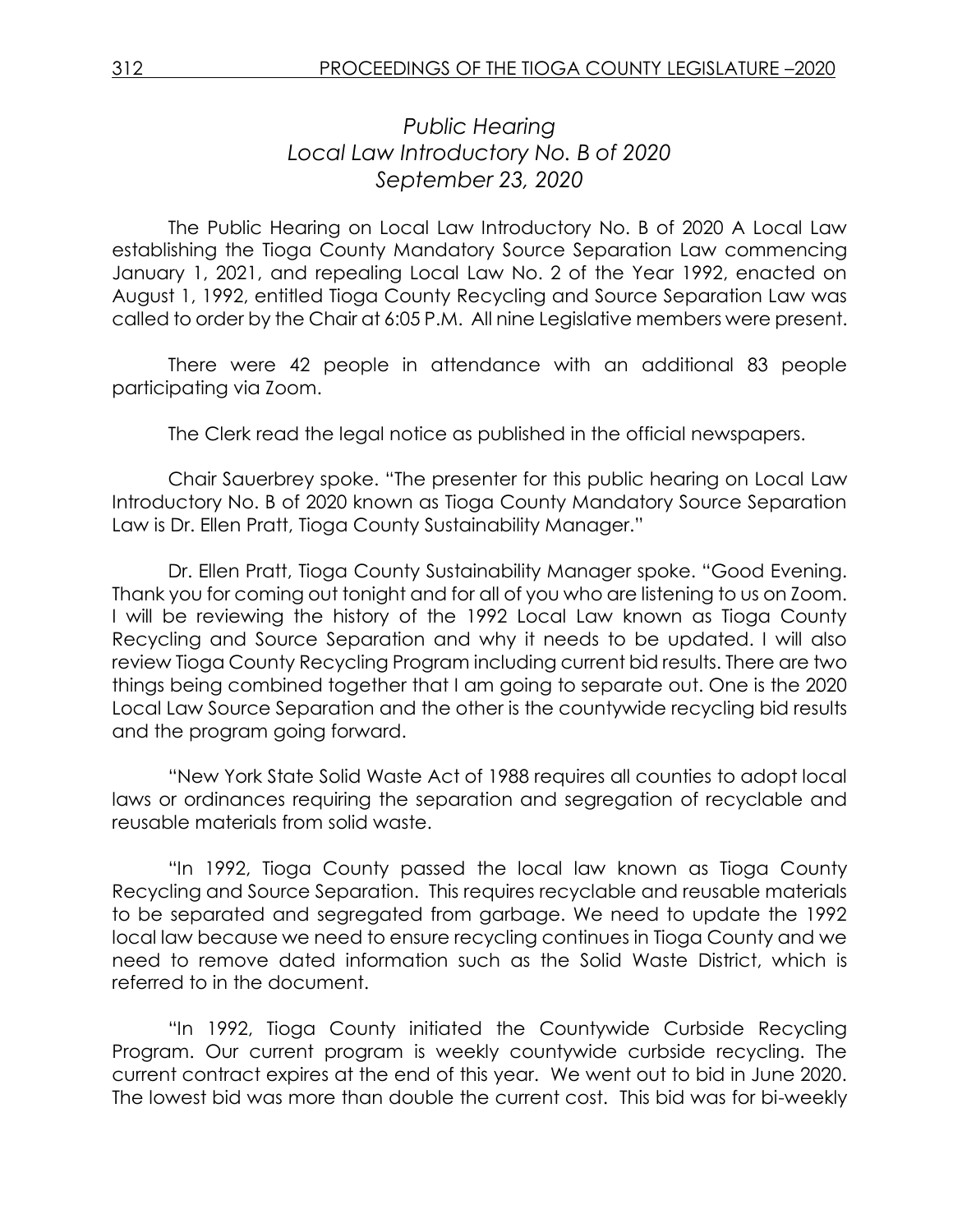service instead of our current weekly. The increase is \$1.26 million dollars annually. So, for perspective, the lowest bid was \$2.48 million dollars per year, which is \$12.4 million dollars over the five-year contract.

"You may still be asking what's the problem. Again, the cost of the program will more than double. New York State has a 2% property tax cap. Based on 2020 budget numbers, the new cost equates to 5.1% increase for just recycling. If the County is over the tax cap it negatively impacts the receipt of any State grants that are contingent upon staying at this tax cap such as Raise the Age.

"So, what do other counties do? From our research, only three out of the 62 counties in New York State have countywide curbside recycling funded through their county. New York State Department of Environmental Conservation Region 7 only two. Tioga and Tompkins Counties provide countywide curbside recycling. Most counties do not provide countywide curbside recycling. They require private haulers and municipalities that provide garbage pickup to also collect recycling. Private haulers and local municipalities that collect garbage curbside must also collect recycling curbside. If you do not have curbside garbage collection, residents that bring their garbage to a transfer station or landfill will need to bring their recycling with them and place it in the appropriate location.

"The proposed recycling program, for those of you who drop your garbage off at one of the local transfer stations, you can drop your recycling off in the recycling containers there. If your garbage is collected at your curb, the hauler you choose will be providing recycling likely with a surcharge. If your municipality collects your garbage, they will provide recycling collection.

"Your recycling line item will be removed from your 2021 property tax bill.

"We can all reduce, reuse, recycle and compost. Thank you.

"For comments, submission can be submitted electronically at [recyclingcomments@co.tioga.ny.us](mailto:recyclingcomments@co.tioga.ny.us) through October 1, 2020.

"A PDF of this presentation will be on the County website at [www.tiogacountyny.com](http://www.tiogacountyny.com/). Thank you."

Chair Sauerbrey spoke. "Thank you, Ellen. For those who signed up to speak, I will call your name in the order of your arrival."

Esther Woods – Nichols, NY spoke. "Hi, my name is Esther Woods and I am from Nichols, NY. I am a business owner of a garbage company, so my question is if we pick up recycling, which we have never done before, where do we go with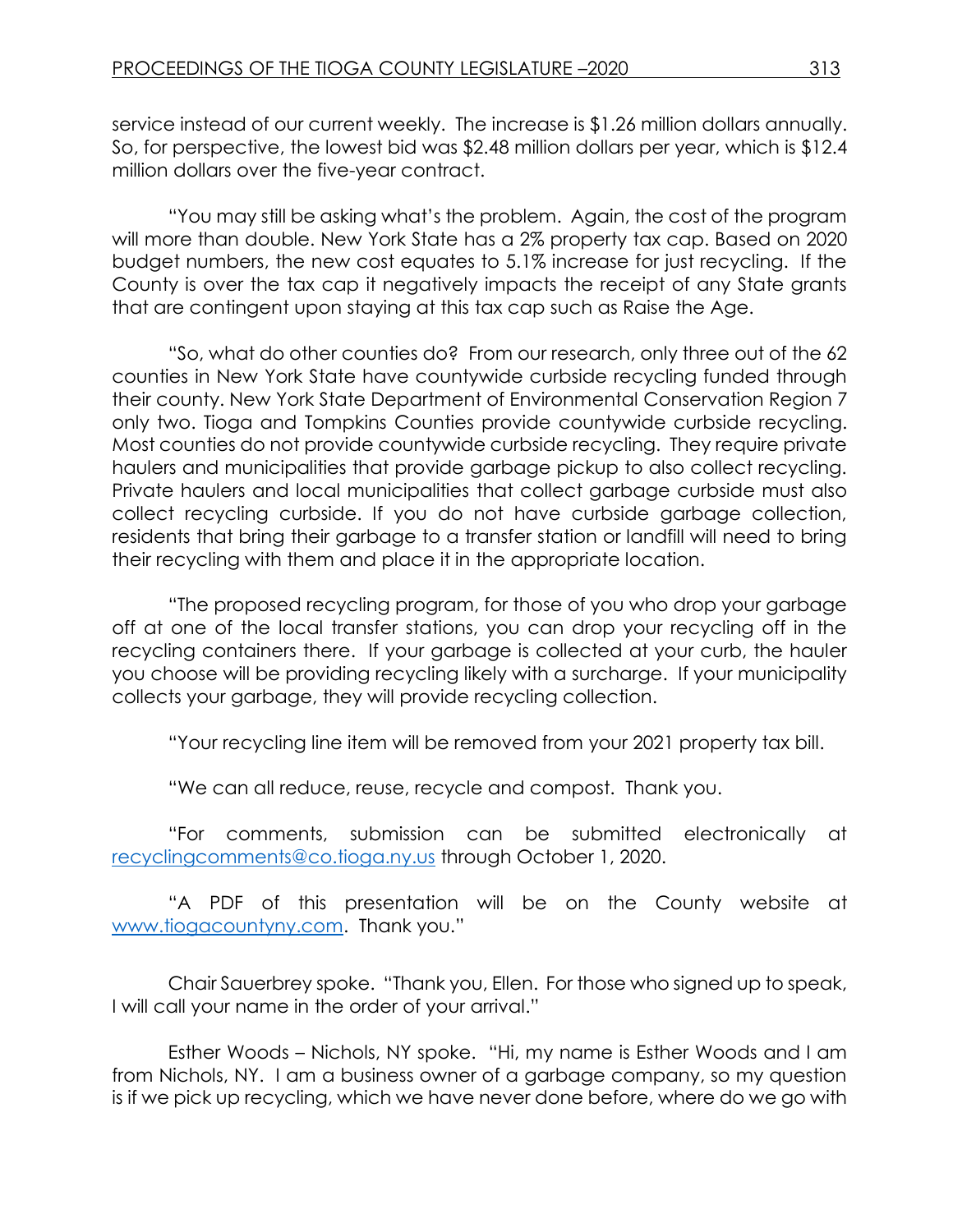the recycling. I know Taylor's own the recycling centers, but do they have to take recycling from us, for a fee I understand. Will Taylor Garbage take recycling from other garbage haulers and, if so, what is the cost to take recycling to their facility? I was hoping one of the Taylor's would be here this evening, but they are not. When I was talking to a gentleman here this evening, he was saying they have not come up with a cost yet. It would be advantageous to know what the cost would be because it is only three months away, so it is kind of a scramble for some of us local haulers to try to come quickly now with a way we are going to run for the recycling. I understand that we will have to pass this cost on to the customer and that is going to be another problem. I already have customers calling and asking if they have to pay for this. I kind of told them I wasn't sure because at this point I have not heard whether the small private haulers have to pay to get rid of the recycling. They are questioning how much more, if any, they will be charged per month for the recycling. I understand that it is probably going to be once a month or maybe every other week because it is probably going to be too much of a cost to run every single week to pick up the recycling. As a resident of Nichols, NY, honestly I would pay more in my taxes to have the recycling. On our road, there is probably 15 houses and I see every week at least four or five have no trash service, so I am not sure if they are taking their garbage to a transfer station or work. I do not know, but they do put out recycling. So, if they do not have trash service and not getting the free recycling, I am afraid that is all going to go in the trash. I think people are going to be dissuaded from recycling and it is going to be put in the garbage more than the Legislature is aware of. That is going to cause an issue with the landfill. They do not want recycling in the trash. These are my concerns as a business owner and resident of Tioga County. Thank you."

Chair Sauerbrey spoke. "I forgot to mention that this meeting is on Zoom, therefore, your images will be captured at the podium. If you are uncomfortable with having your picture shown then you should not speak in front of the microphone. This hearing is also being recorded so all comments will be on record."

Jim Tornatore – Newark Valley, NY spoke. "Hello Legislators, it has been awhile since I have talked to you the last time. I am here not questioning the process by the County. I am here to seek assistance because I represent the Village of Newark Valley, we are a trash hauler currently, and we will continue to be. We have sought information from Taylor Garbage, Dr. Pratt, County Attorney DeWind, and guidance from Legislator Sullivan. We have some information so far and right now, we have options that I have shared with our trustees. The reason for me coming here tonight is not for any of that because we have to get moving on. We will rely on the RFP's by the County possibly and whatever we do, we hope, with attorney advice, that it be an emergency declaration to do what we do without the normal process. With that being said, what we do seek and request is additional help by Tioga County for the numbers. I am an accountant, so I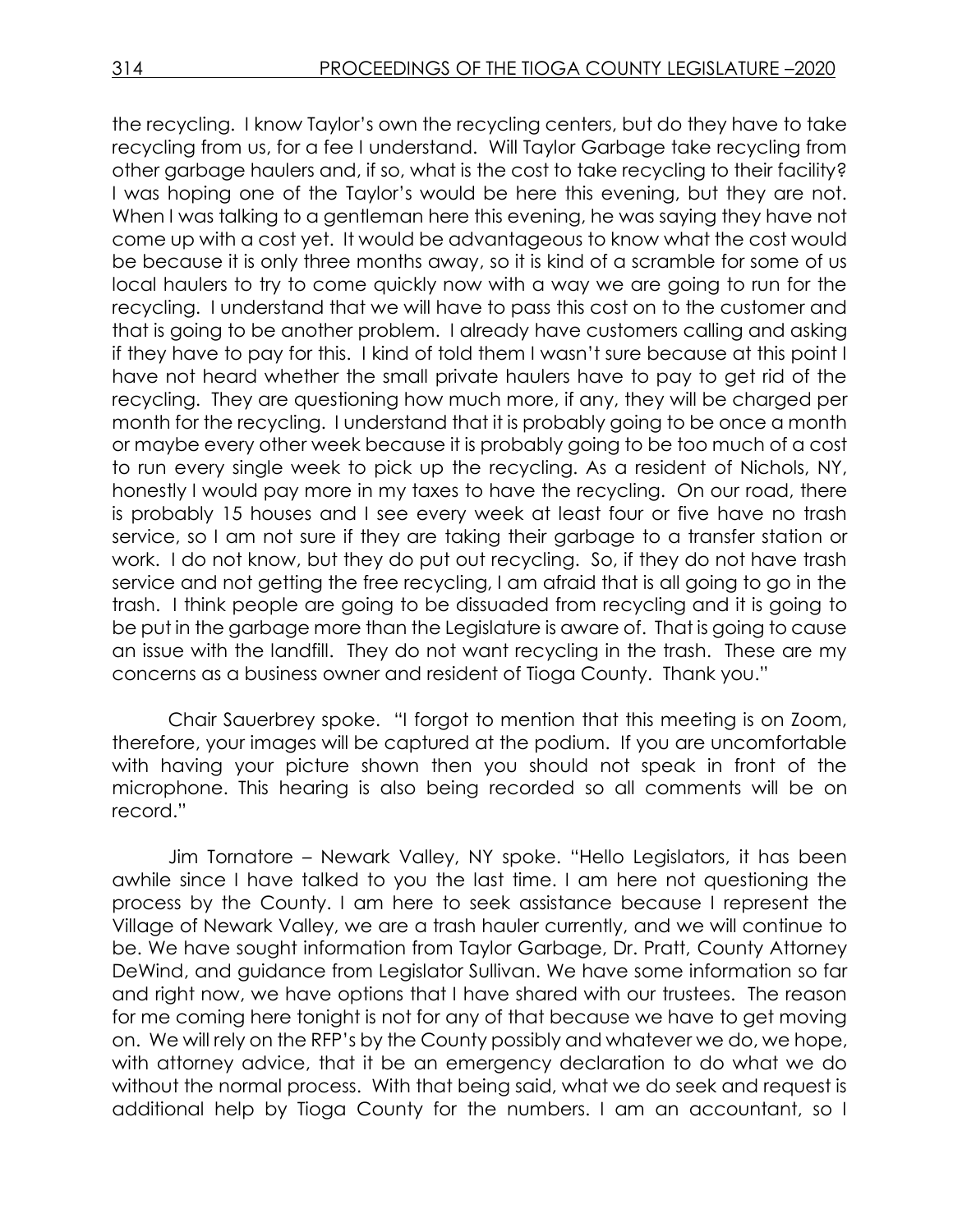understand the numbers, but I do not know history. Taylor Garbage has picked up for years curbside in the Village of Newark Valley, but it is not separate. They have no idea what the tonnage is for the village. So, in quick conversation with them, I am possibly requesting a short-term contract to be revised later. What I am seeking though is as much information as the County can provide through Dr. Pratt as to the revenue and expense side although I guess for now we are going to ignore the revenue because I am guessing there is no revenue and maybe not for the foreseeable future either. So, that is what I am asking for. I am asking for assistance by the County and a little guidance by the County on what they know from history that we do not know. That is all I have. Thank you for listening."

Ann Mallozzi – Apalachin, NY spoke. "Yes, I am Ann Mallozzi of Long Creek Road in Apalachin. I am here on behalf of 625 residents who signed my petition. I started a petition on Change.org at 12:00 this afternoon and by 6:00 p.m. I had 625 signatures. I am going to read you the petition. The petition is to the Tioga County Legislature. The Tioga County Legislature wants to end the highly successful countywide recycling program and replace it with a system of each owner responsible to find a way to recycle at the owner's cost. We, the undersigned, want Tioga County to continue the very popular countywide curbside recycling. Without curbside recycling, it will be more expensive and inconvenient to recycle."

Doug Barton – Owego, NY spoke. "My name is Doug Barton and I am from the Town of Owego in Tioga County and I want to thank you for this opportunity. I would like to read three quotes. The first, 'the difference recycling makes is a big deal'. The second quote, 'recycling supports local jobs and helps keep prices lower on the goods you buy every day'. The third quote, 'it conserves energy and produces less pollution protecting our environment'. These are your words. They come from your website. I agree with those words and since it is on your website, I have to believe that you also believe in what you have told the taxpayers of the County for the last several years. The plan to discontinue the current recycling program is not in the best interest of the residents of our County. It is shortsighted and may not save the taxpayers money in the long run. My understanding is that the low bid, submitted by Taylor Garbage, was commensurate with what other municipalities are paying for recycling. This was researched by your Sustainability Coordinator, so it is not a matter of this not being a fair bid. The County has a long history of successful recycling with Taylor Garbage. The bid was rejected because it was about twice as much as the previous bid. This is the result of expenses going up and the market for recycled products going down. You have told the taxpayers the good news is that your taxes are going down, but you have not done any homework on the ultimate cost to the taxpayers and what that choice will be. The average house in the Town of Owego that has a market value of \$100,000 pays less than \$1.00 per week under the current program. Double that and it will be less than \$2.00. Less than a gallon of gas that they will use to haul recycling to the drop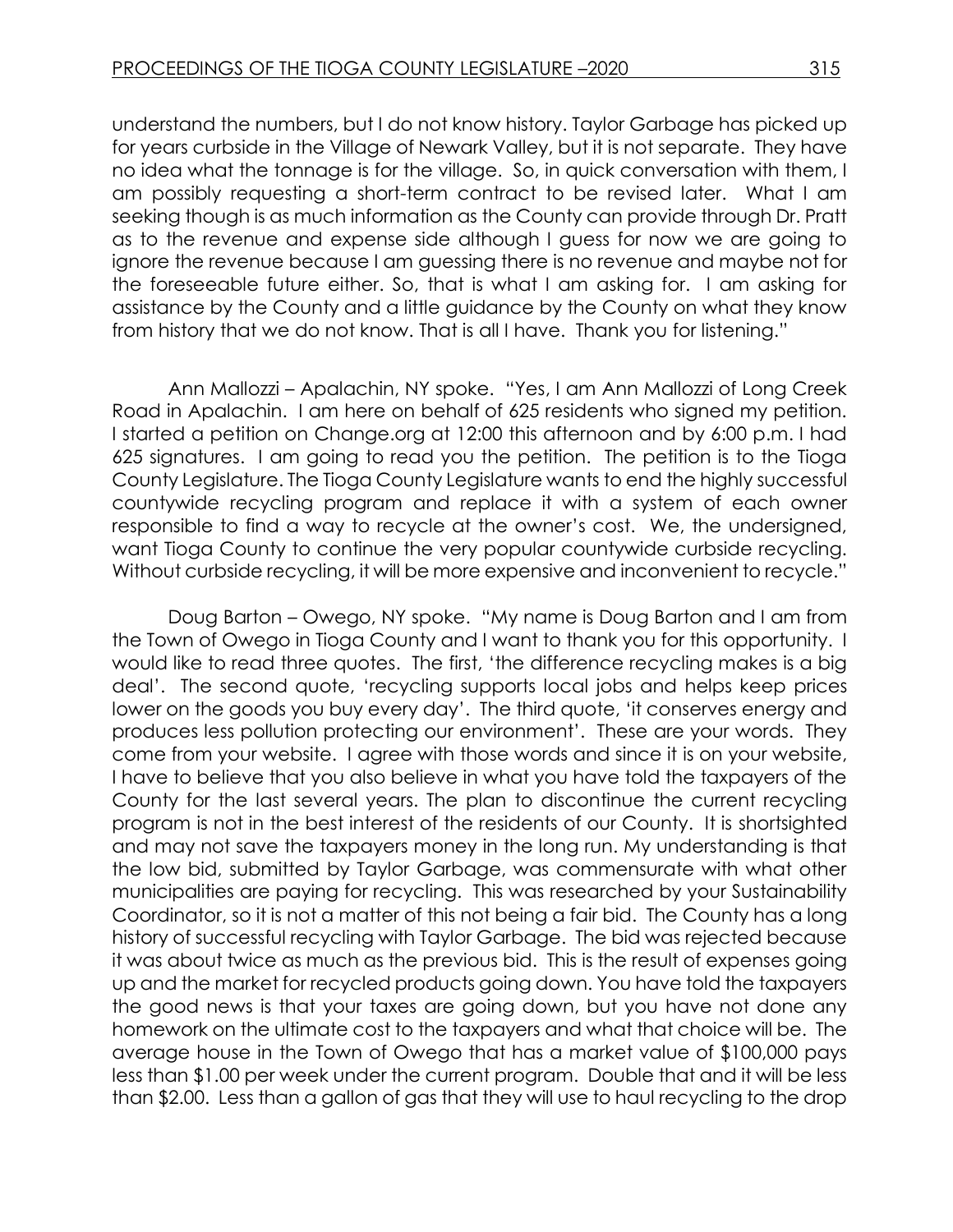site. Some people may not be motivated to recycle. Some will try to mix it in with their garbage, which is by the way illegal. Haulers will not be allowed to haul this mix to landfills. Landfills will begin to refuse garbage from Tioga County haulers. Some will burn it in their backyards, not a welcome activity for their neighbors. Some will mix their garbage in with their recyclables at unmonitored drop-offs. Some will deposit their papers, bottles, and cans along our roadways. Tourism's new motto 'Welcome to the litter gateway of the Finger Lakes'. In the long run, it may not save us money and it is fraught with a multitude of potential issues. But, what I find very disappointing about this is how little information and discussion have been presented to those of us who pay the bill and our most affected by this decision. Where was the foresight or the courage to make this more public earlier in the process? 20,000 recycle stops are made that includes households and businesses. Are retail stores going to haul their many boxes to a drop-off? Are restaurants going to haul hundreds of bottles and cans to a drop-off? What will they pay for that service? The current economy of scale will not help them. I understand and respect the difficult decisions the Legislature has to make. In the past, you have had the courage to increase taxes for the many Departments and services that are important to a vibrant and sustainable community. Please have the courage to increase taxes to support this, as you put it, 'a big deal'. Sometimes it costs money to do the right thing. Thank you."

Cynthia Herrick – Richford, NY spoke. "Hello, I would like to speak in opposition to County of Tioga Local Law Introductory No. B of 2020. My name is Cynthia Herrick. I am a resident of the Town of Richford where I am also on the town board and serve as the Deputy Supervisor. I am going to respond as a resident, a town official, and a taxpayer. As a resident, I appreciate that the convenience of curbside recycling encourages recycling. This law change by making recycling less convenient encourages sending recyclables to landfills, which is environmentally backward and wasteful or the burning of recyclables, which is wasteful, releases toxins into the air, and is illegal in the form of open burning in the spring every year. In Richford, few people use a garbage service. The town provides a garbage truck for residents to bring garbage for a fee. This law would require what for us as residents, for us each to take our recyclable to a central recycling facility in Owego or Barton. Will there be a transfer station in northern Tioga County? Driving our recycling so far is unrealistic and maximizes costs to residents from far-flung towns like Richford. The Legislature is supposed to represent us too. As a town board member and Deputy Supervisor, I am concerned about the impact this law would have on our town and taxes. Will the town be required to accept recyclables since we have a garbage truck, which is a registered transfer station? We do not have the infrastructure to accept recyclables nor the manpower or fuel budget to bring them to a distant recycling facility or to hire a company to bring the materials for us. Shifting this cost to the town would require a significant increase in taxes, which is unlikely to be offset by the decrease in county taxes. We are also not being given sufficient time as a town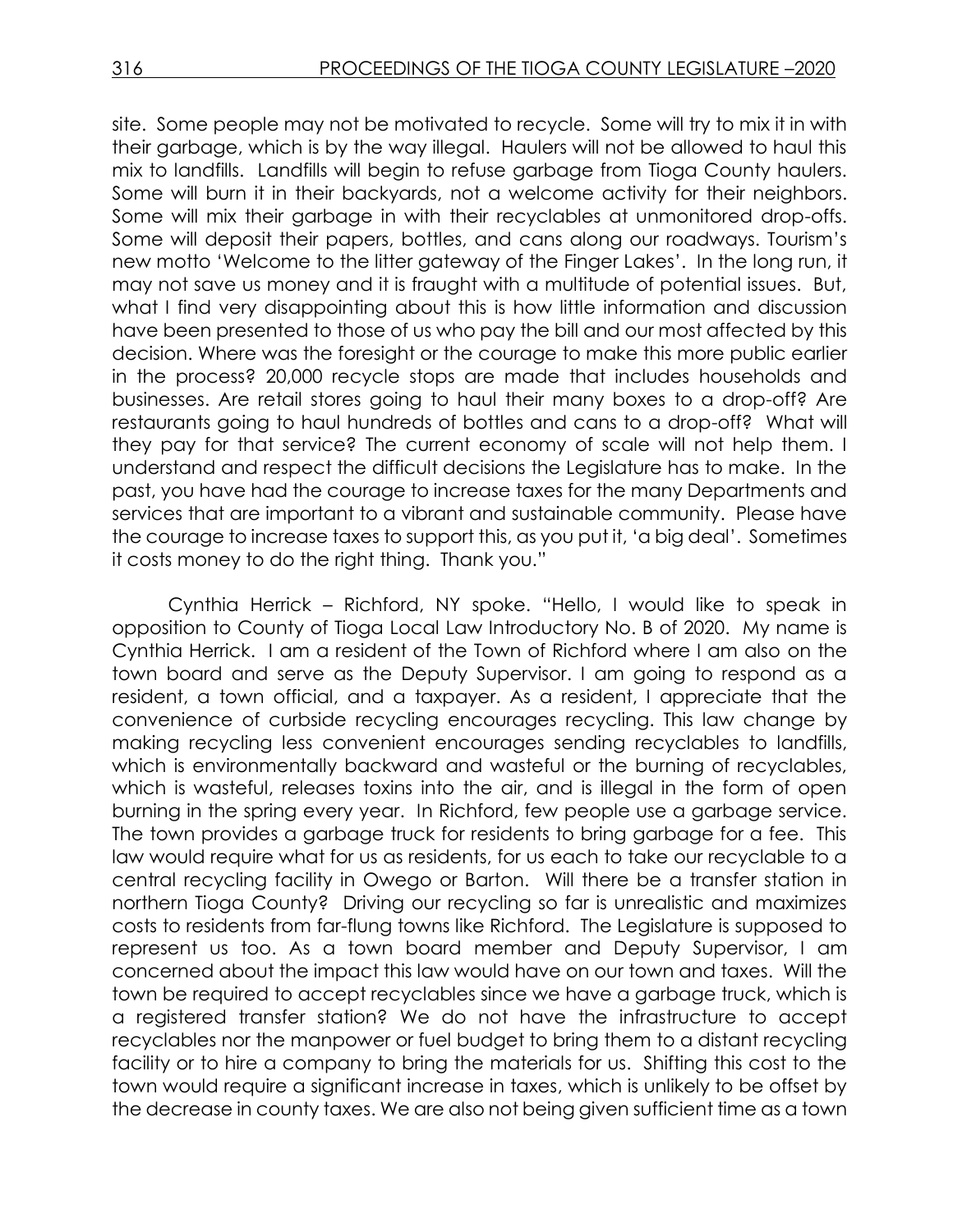to plan this out to start January 1st. We would have to pass a law to exceed the tax cap, explore all the alternatives, come up with a budget, and acquire a truck or container all before January 1, 2021. As a taxpayer, I am opposed to this law because I understand the concept of economies of scale. The larger the recycling operation the more economically and necessarily can be. This law increases total costs and/or taxes by eliminating the savings of having a large scale and pushes those higher costs on to the towns or individuals. I urge the Legislature to vote against County of Tioga Local Law B. It is bad for the residents and taxpayers of Richford and is happening too quickly."

Mike Phelps – Owego, NY spoke. "He answered my questions. No comment."

Kevin Millar – Owego, NY spoke. "Thank you for this opportunity to speak. Nobody likes to raise taxes and I am sure the Legislature even more than the normal person does. I would like to say that the cost of recycling to the County is a known number. The costs to residents is an unknown number. It could turn out to be more expensive to do away with this law for residents than to keep it. The cost for a resident who lives ten miles away from a transfer station at the current operating cost of .59 cents per mile if they go every two weeks is going to cost them \$300.00 a year. The cost of recycling is minimized for residents and businesses with a one county system with operational scales that help minimize the cost for everybody. Increased recycling is probably going to end up in the waste stream, which is not good for anybody. I would just like to remind the Legislature that recycling was not started by a bunch of starry-eyed environmentalists; it was started by the Legislature making a hard-headed decision to decrease the waste stream and landfill costs were going up. Thank you."

Rich Rogers – Spencer, NY spoke. "Thank you for the opportunity to speak. I live in Spencer, I am a retired Spencer-Van Etten schoolteacher, and I am presently on the Spencer-Van Etten School Board. As an educator, as someone who has dedicated their lives to children and teaching children and the importance of what we as adults do with our children, I think there are some significant reasons why you should consider continuing recycling in this county. For one, I did not realize that Tompkins and Tioga were the only two counties in this area that do this and I am very proud of that we can actually say that we offer this service. It is significant. So, for many reasons we have been teaching children the importance of recycling and why is that. It is because we know that all the stuff we humans consume every day when we are done with it basically two things happen. Number one, it gets recycled or it goes to a landfill. We know that landfills all across the entire planet, not just in this country, are significant contributors to methane in the atmosphere. We know methane is one of the major greenhouse gases whether you are a climate change denier or whether you believe it or not, science tells us that the earth right now is in a pretty serious place. All you need to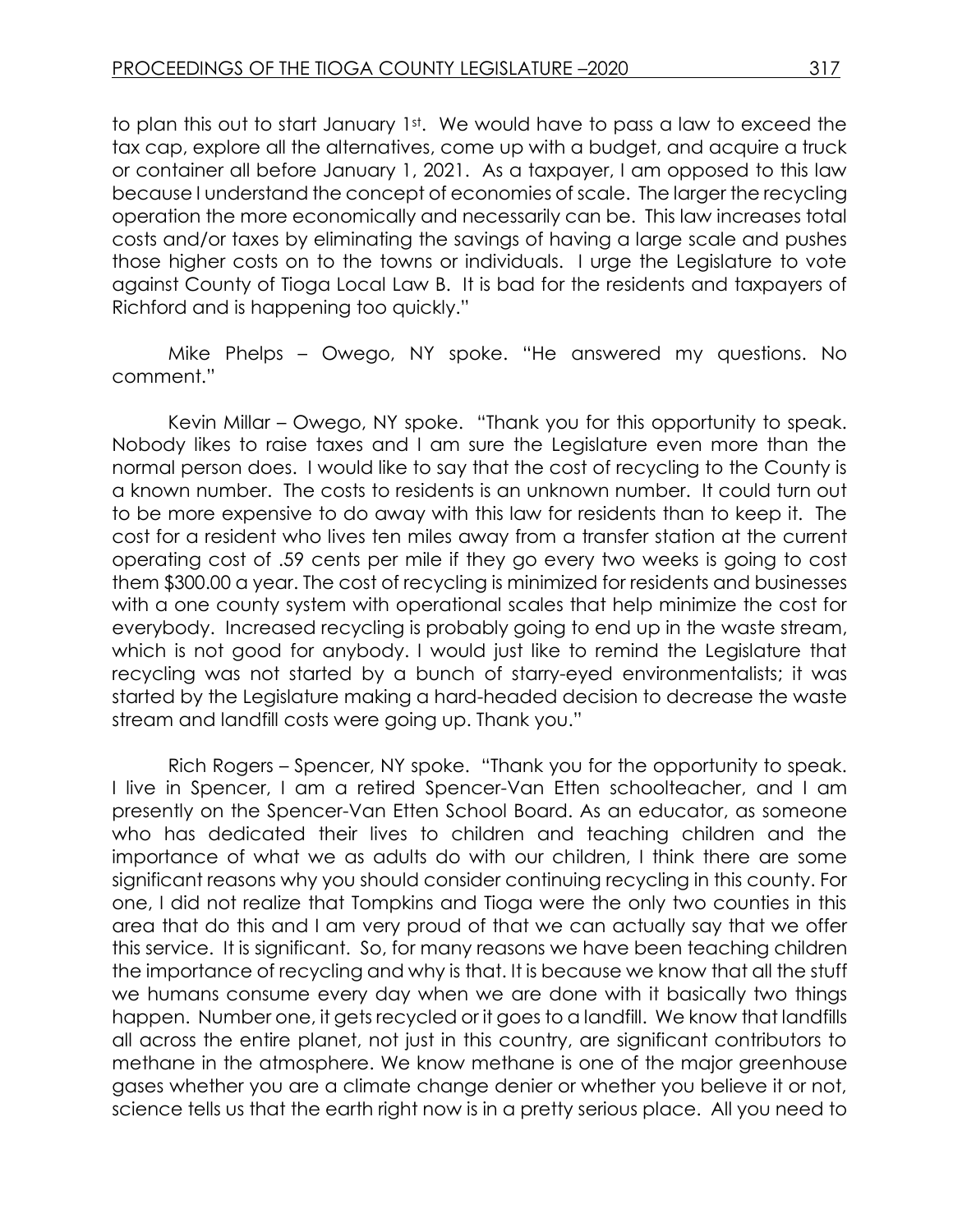do is look at what is happening with the fires in Washington, Oregon, and California. Look at the impact of the hurricanes in the south. We know that the climate is changing. It is determined by human behavior. So, we as a school district and throughout New York, have been working to teach children the importance of what they do with the stuff that they bring to school every day. I would like to be proud to say that in Spencer-Van Etten we have a compost program where all our food waste is collected and it is composted at the high school, which is significant. So, the importance of keeping stuff out of landfills is significant because of the consequences of that. So, by recycling in this county every single family with a child or grandchild in Tioga County may not be able to stop the fires out west, they may not be able to stop the hurricanes or the flooding in the south, but they can make a contribution at an individual family level by recycling. It is something you can do. It is a choice. So, it is very important that I feel that you as a Legislature continue to support that effort by allowing the recycling to continue. I know you have a fiscal responsibility to try and keep your budget out of the red. I would ask that most families would take a tax and pay more to continue recycling because it is so significant in what it means and I hope that you will not let this program go, but to keep the recycling in the county. Thank you."

Chair Sauerbrey spoke. "Before I close this hearing, is there anyone else that wants to speak?"

Sister Mary O'Brien – Owego, NY spoke. "I just want to say that I learned new information by coming to this meeting tonight. I listened to Esther speak about being a hauler and not having adequate time or information for a big business venture. I, as a citizen who values recycling very much, was appalled when I first learned about it. I understand the immense increase for that service, but like Mr. Rogers from Spencer-Van Etten who spoke about our youth, I thought what will we say to our youth. Our youth are our teachers when it comes to saving our planet. What will our County say about this decision? I would agree that an increase in taxes, of course I do not pay taxes so it easy for me to say an increase in taxes, but I do think that if people were given a choice whether to drop this wonderful service that we have been accustomed to or suddenly finding lots of stuff in our landfill. It will be in our landfill, I can assure you. I am limited to Owego in my walking, but I look at those recycle bins and I see them and I know exactly where they are going to be found. I think we need more time. We need more information before such an important decision is made. Thank you."

With no additional comments, the public hearing adjourned at 6.37 p.m.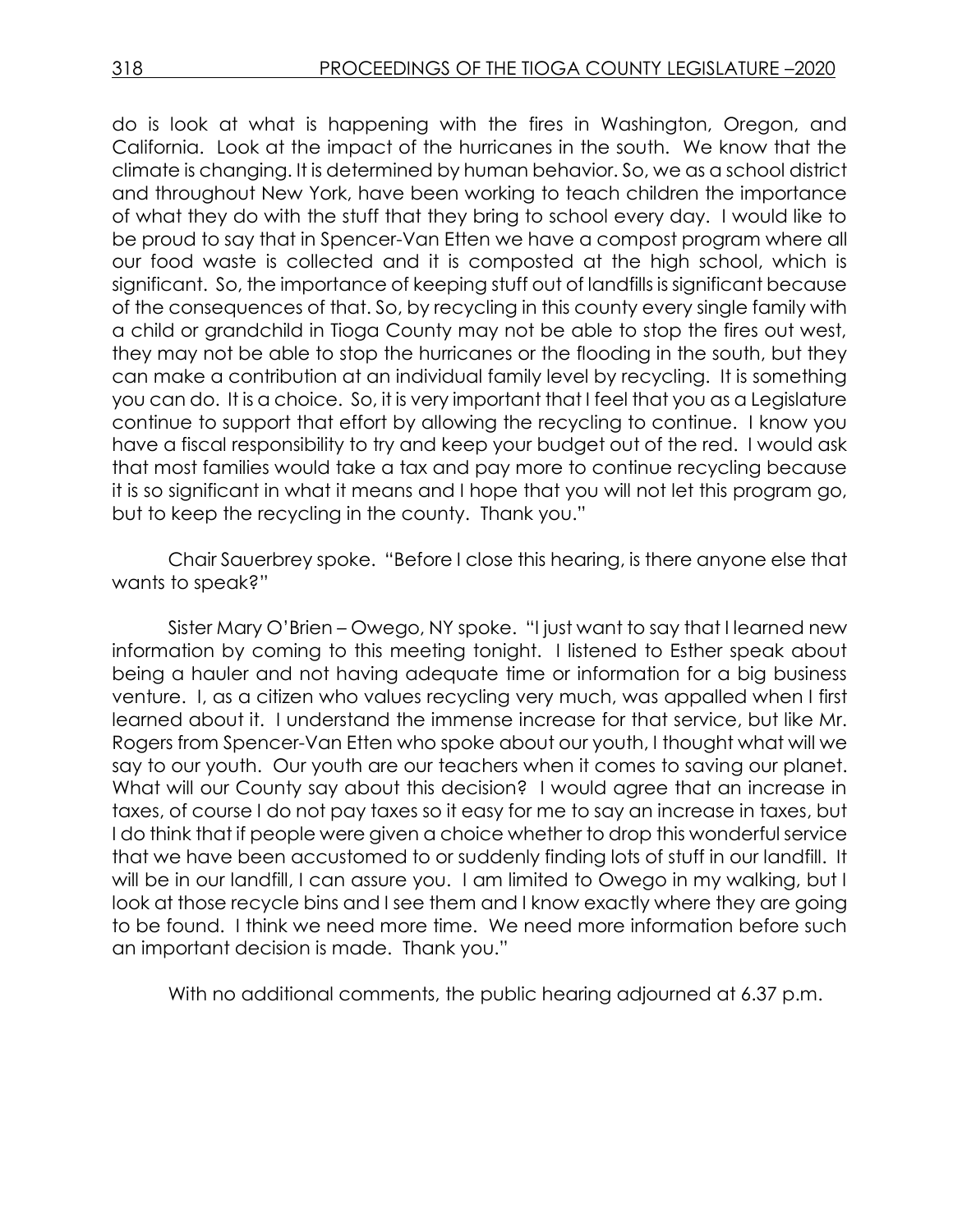The following are written comments (unedited) received through [recyclingcomments@co.tioga.ny.us](mailto:recyclingcomments@co.tioga.ny.us) following tonight's Zoom presentation through October 1, 2020:

1. We will be attending your public hearing via Zoom this evening. We urge you to **not** destroy the curbside recycling program that Tioga County has already in place. It is absolutely insane to get rid of a program which helps the environment and which county residents participate in. We encourage the county to think outside the box and work with bidders to find a solution.

If Taylor Garbage is the only bid at the moment, let's work with them to find solutions to the problems they are facing as recyclers. We all know the market is changing and that we as a nation must work together to find markets for recyclables and or figure out other methods of not filling our landfills or the oceans with this garbage. Simply shipping our recyclables to other poorer countries is not the solution.

We started to do some research on what other counties and states were doing but just did not have the time to explore options. However, the county has an economic development department staff or other resources that could do the research. Ending the program and expecting people to pay their haulers to handle the recycling or bring it to the recycling center isn't saving dollars, it is only pushing the increased costs on your taxpayers in another way. Of course, we all know that most people will not pay the extra costs and the recyclables will just end up in the garbage.

Taking care of our planet does cost money. We do have a program that works in place. Taylor Garbage or other haulers do face increased costs. They are also recovering from a disastrous fire. However, they are a business that provides jobs and is from the local area, let's support them.

Please think outside the box. Please be creative and do not get rid of this important service. We already lost a bus service in Tioga County because no one seemed able to think outside the box and come up with a creative solution. Meanwhile, neighboring counties continue the service.

Sincerely, Robert and Cheryll Berg Candor, New York **-------------------------------------------------------------------------------------------**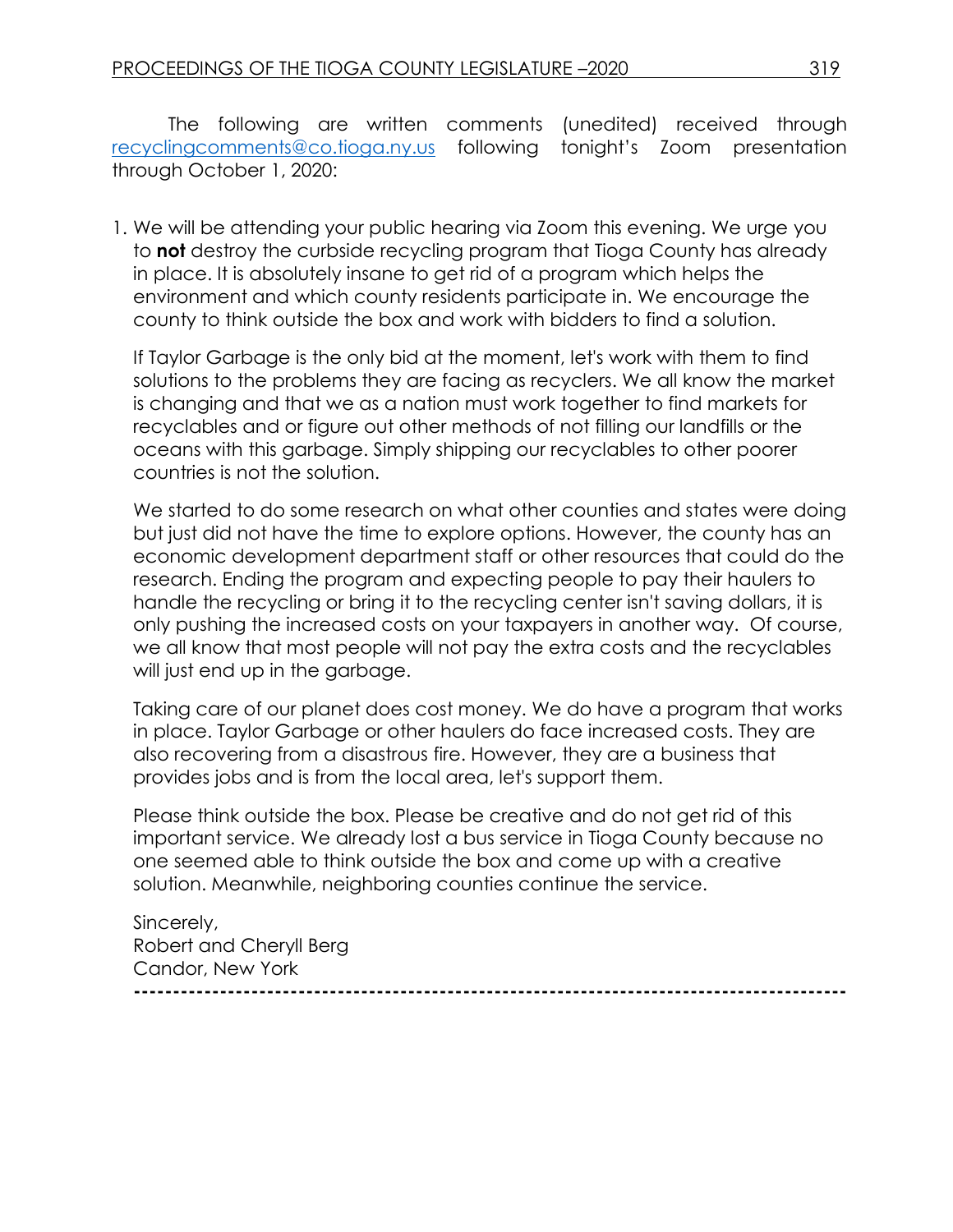2. I do not want to attend a meeting where there will probably be a lot of angry people, but do want to voice my concerns about this new recycling law. I live in Richford where I have to take my garbage down to the town barn. I am 70 and cannot be carrying down a tote full of recyclables. Nor can I afford to pay a trash hauler \$65 every 3 mos. just to get rid of recyclables (if anyone even picks up where I live). We the people, have been having to change our entire way of living, and now you want to institute yet another change that, it appears, will not be financially or physically beneficial. When will "we the people" become a true concern for government instead of treating us like a herd of cattle to do with as you wish. I do hope this email will be read tonight at the meeting. Thank you.

Respectfully, Bonnie Sikorski

**-------------------------------------------------------------------------------------------**

3. I am firmly against having the county drop their recycling contract. I am afraid the some residents in the county will not recycle and will put recycle materials in with their garbage. This will increase the county waste stream and lead to additional cost for disposal. I recommend the county continue to contract for recycling even if it means a tax increase.

James Fields Apalachin, NY **-------------------------------------------------------------------------------------------**

4. So, the county won't contract for recycling due to cost but residents must contract for it themselves. Either way it will cost residents more. This makes no sense. And, to limit a meeting that was not well publicized to 35 people is outrageous! There are larger venues for a public meeting. How about Hickories Park or the town hall parking lot? The legislature is not working for its constituents!

N. Vasicek

**-------------------------------------------------------------------------------------------**

- 5. The new local law regarding mandatory source separation refers only to the requirements and fines:
	- The residents have been given no information as to the costs for private hauling of their recyclable materials.
	- If residents opt to take their recycling to the transfer station themselves, there will be additional costs incurred with regard to gasoline, as well as air pollution.
	- Many residents will not make arrangements with private haulers. It will be difficult to enforce penalties for those who do not comply and the waste will just end up in the landfill.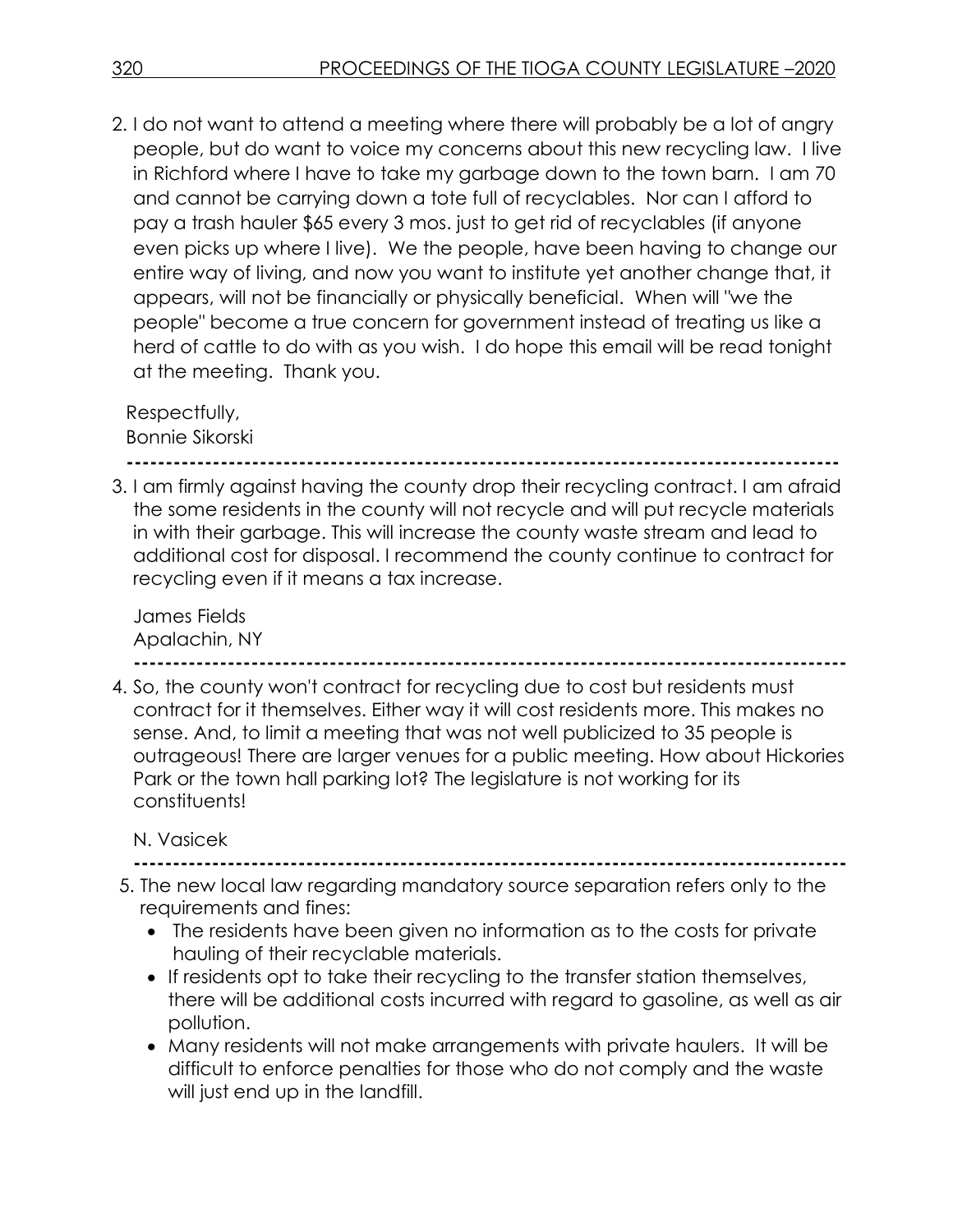• If weekly or biweekly pickup is too expensive, what about going to a monthly pickup service?

The Tioga County recycling program is one that we can be proud of. Please keep it that way.

Thank you. Andrea DelNero Owego, NY

**--------------------------------------------------------------------------------------------**

6. Leslie Anne King, voting citizen of Tioga County. I am OK with the rules on separation of recyclables, but am opposed to shifting the cost burden to individuals. The total cost to individuals will very likely be higher than the \$114 per household that is projected in the County documents, as we will not have the economies of scale or the bargaining power that the County does. Therefore, I do not see how the Legislature is acting in the best interests of those that they represent. County taxes are spread over the entire community where the benefit resides.

Tioga County Rural Ministry sees transportation for work, school, and medical services as a very large problem for the poor in Tioga County. The poor certainly cannot afford to hire a service to haul their recyclables. In addition, in many cases they do not have the transportation to haul it themselves.

The environment is critical to my grandchildren's quality of life. The shifting of recyclables to the oversubscribed trash system is a large step backwards. As an environmentalist, I think it is wrong for Tioga County to discourage residents from recycling. Putting the cost of recycling on individual households will discourage many residents from recycling their waste. I did notice that the haulers are required to refuse to pick up trash with recycling in it, I can't see where or how or by whom that will be enforced

Regarding the 2% cap on tax increase. The Legislature could call a referendum and get permission. It would take a sales job but would surely be worth the effort.

With thanks for your work and for reading the comments.

Leslie Anne King Owego, NY **------------------------------------------------------------------------------------------**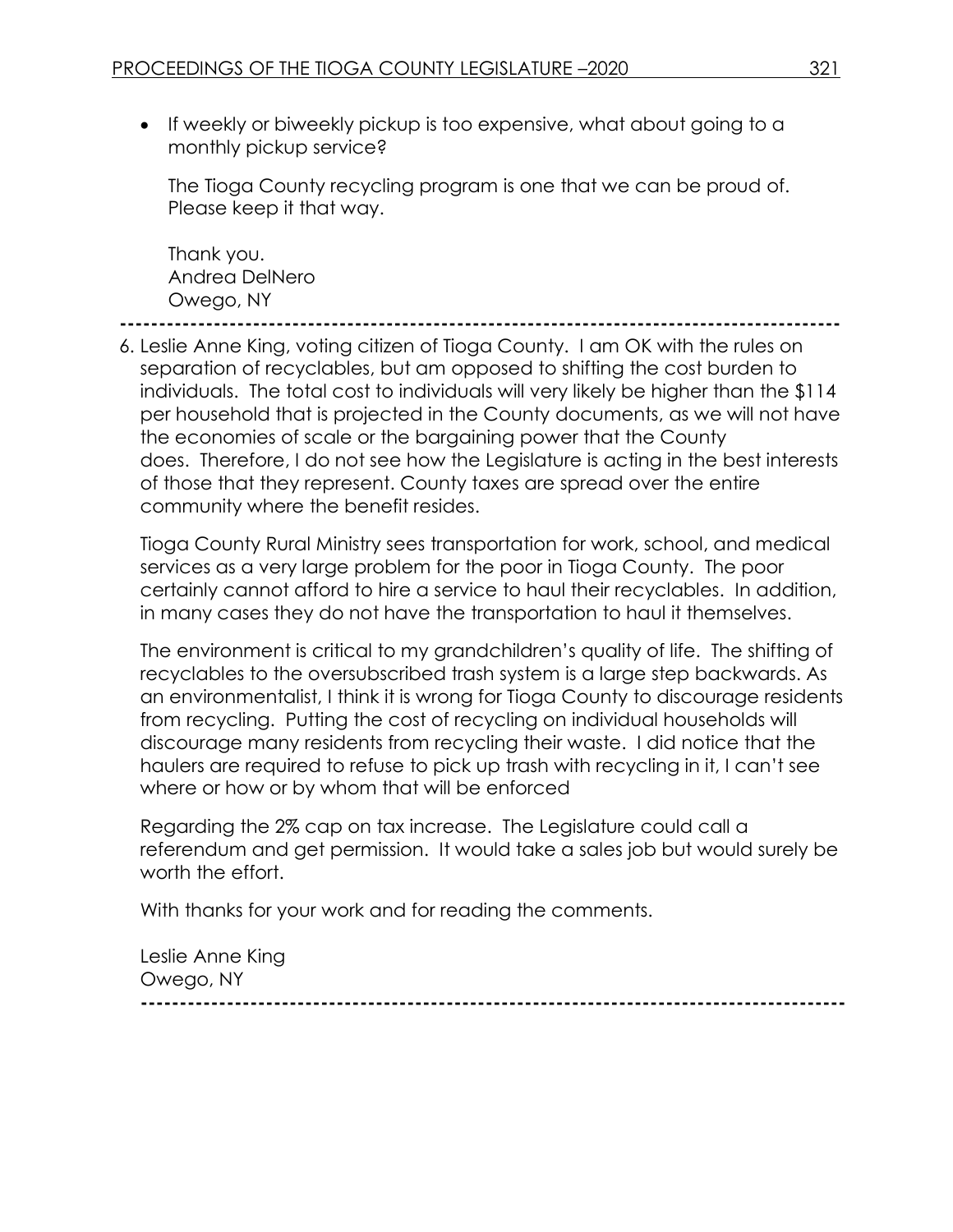7. See attached files, which contain my comments regarding the proposed Mandatory Source Separation Law for which a public hearing was held this evening, 23 September 2020, and the comment period is through 01 October 2020.

Comments Regarding Proposed Tioga

County Mandatory Source Separation Law Public Hearing 23 September 2020

## **Summary**

As written, the proposed law is flawed, unenforceable, and costly. It will have consequences (intended or otherwise) which are undesirable. There is a better alternative, which is to form a municipal (i.e. county wide) special district for solid waste management, which is funded by a benefit assessment tax (as opposed to an *ad velorem* property assessment tax).

## **Flaws**

## Definition of Solid Waste

Proposed local law Section 4.A references "Title 6 Part 360 of the New York Codes, Rules and Regulations, Solid Waste Management Facilities, as amended" for definition of terms. Section 4.B contains a definition of "Solid Waste" which is inconsistent with 6 CRR-NY 360. Moreover, "Waste" (as opposed to "Solid Waste") is used in the local law. The definition of "Waste" would therefore default to the definition in 6 CRR-NY 360.2(a)(1) which states:

*Solid waste* or *waste* means, except as described in paragraph (3) of this subdivision, discarded materials including solid, liquid, semisolid, or contained gaseous material, resulting from industrial, municipal, commercial, institutional, mining or agricultural operations or from residential activities including materials that are recycled or that may have value.

Note that recyclable materials are specifically included, not excluded, in this 6 CRR-NY 360 definition.

## Ambiguities and Confusions

In addition to the ambiguity in definition of Solid Waste

- It is unclear as to the difference between "Waste Generator"
- and "Generator", which is defined in 6 CRR-NY 360.2(b)(122).
- In Section 6.A it is unclear who keeps records.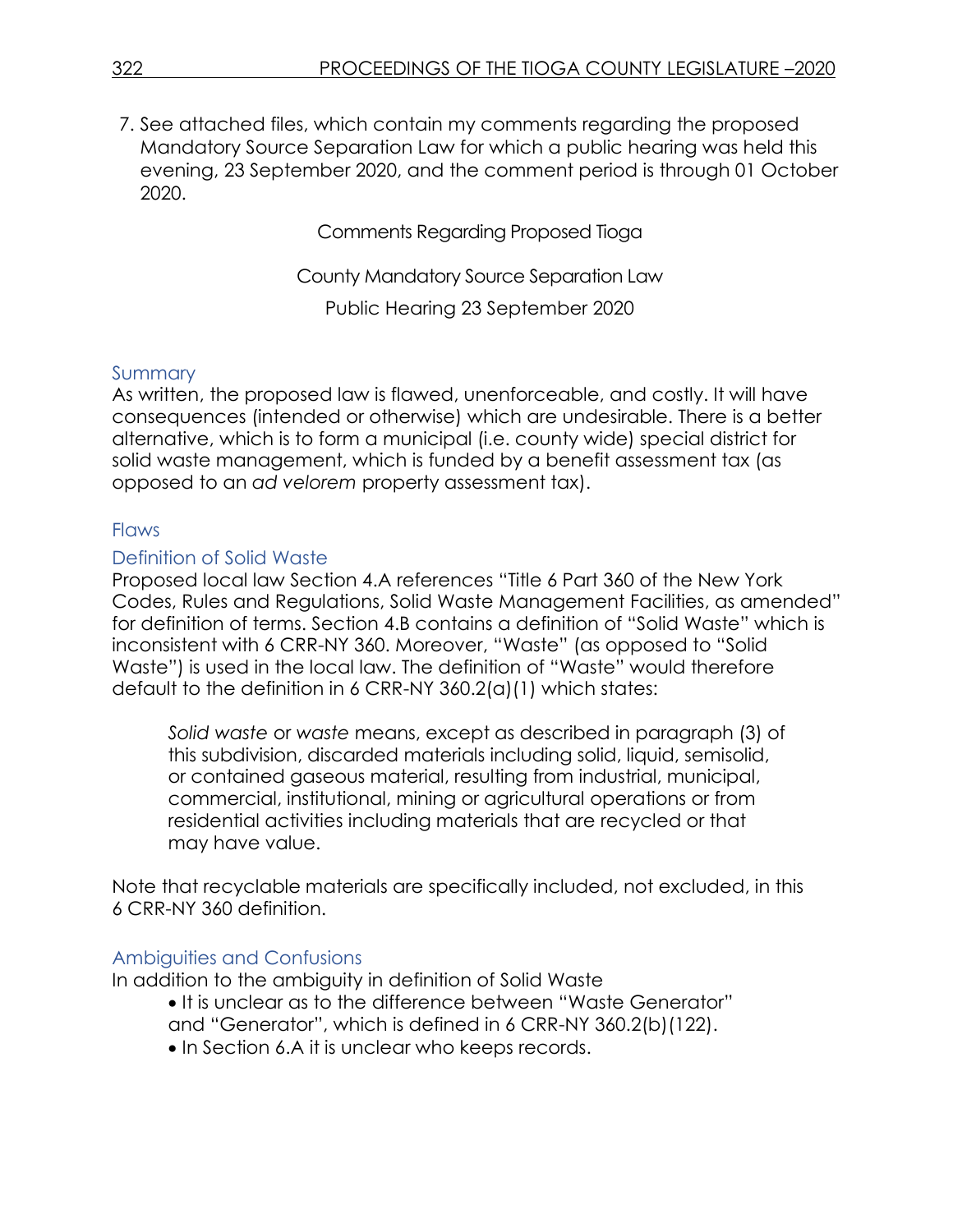Document alpha-numeric references break down for "Multifamily buildings and complexes", "Residential/commercial (institutional) and industrial waste and recyclables", and "Penalties for Waste Haulers". • In Section 6 and Section 7, the word "article" is used repeatedly. Does "article" refer only to the subject section, or to Section 8.D and E or to some other specific section or sections? See also Section 8.G.Mandatory Source Separation Section 5.A contains the word "placement", which is not a verb. It is unclear as to the implied second imperative after the word "and".

- Section 5.B contains the word "published" without specifying how.
- Section 5.C is a definition. It belonas in Section 4.B.
- $\bullet$  [others]

#### Unintended Consequences

#### Validity Suspect

This proposed local law mandates actions and monetary expense on persons (and perhaps entities) who are not capable of compliance. The validity of such law is suspect.

Consider the indigent—a poor or destitute—person, of which there are many in Tioga County. An indigent person cannot afford a Waste Hauler and cannot afford personal transportation of recyclables. Recyclables are usually more than half of the household solid waste stream. Because recyclables are part of the household waste stream, they will be disposed with the rest. The recyclables (and other trash) will either be burned or dumped. In either case, the environmental consequence is the antithesis of recycling's purpose. Is Tioga County prepared to increase its subsidies to the poor to include increased Waste Hauler fees?

## Consideration of Duplex Homes

The proposed local law does not consider the distinction of an owner occupied multifamily building (two families) from a larger apartment building. It imposes an unnecessary requirement for a "recycling drop off".

## Cost to Residents Increases

Removing curbside recycling fees from the Tioga County budget does not remove the cost to the taxpayer. On the contrary, because the average taxpayer does not have the bargaining power of the County, it is likely that the sum of costs of recycling to the taxpayer will be higher than the taxes paid for the same service.

While the cost of recycling under the proposed law for householders would be difficult (but not impossible) to estimate, it is easy to see that it would be higher than the estimated County run program at \$114 per year per household. Taylor's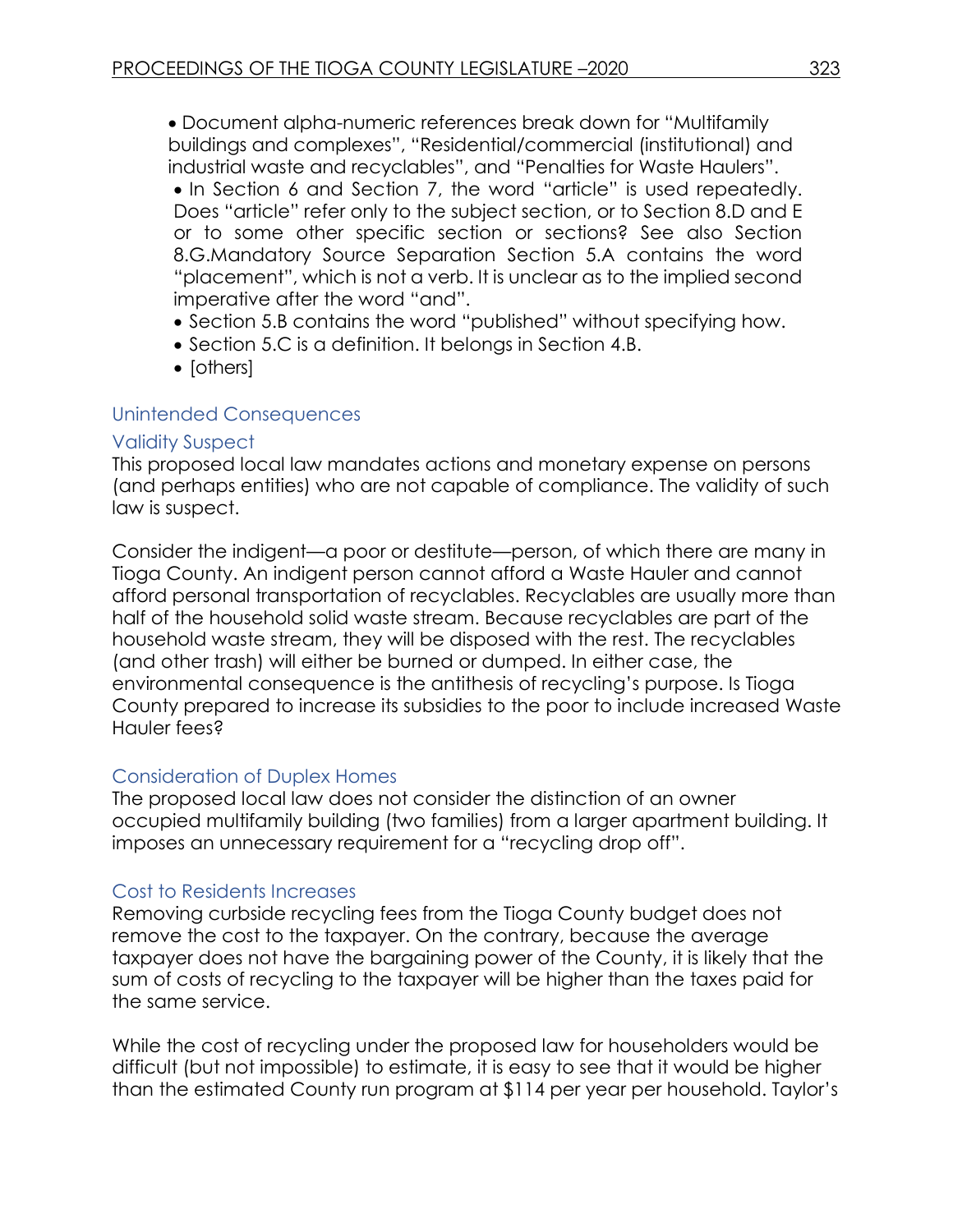costs will be passed on Waste Haulers who will take a profit and pass the cost on to householders. The more hands that costs pass through, the higher the price to the consumer.

A simple low-ball model for me, a householder who chooses to "do it yourself", is:

## Page **2** of **4**

Mandatory Source Separation

| \$5.75   | 10 mile round trip; Federal mileage expense rate       |
|----------|--------------------------------------------------------|
| \$0.25   | 25 lbs at \$0.1/lb (St. Lawrence Co. recyclables rate) |
| -26      | Trips (i.e. biweekly)                                  |
| \$156.00 | Annual Cost                                            |

Using a Waste Hauler will no doubt cost more.

## Alternative to Proposed Local Law

The proposed local law is presumed to be driven by an increase in the price of contracted service for the curbside pickup and disposal of recyclables. Until now the contracted services have been paid from the General Fund and Recycle Fund which are funded by *ad velorem* real estate taxes. It is presumed that the County legislature is averse to increasing real estate taxes, and thus wishes to shift the cost the users. Overall, the prosed local law would cost the residents of the County more than what the County could pay for the service. There is an alternative, which shifts the cost of recycling to the users of the service but maintains the bargaining power of the County's large volume.

That alternative is in New York State municipal law, which permits the creation of a special districts for specific services. Such districts may be funded by a "benefit assessment tax" instead of an *ad velorem* tax. For example, a benefit assessment might by in "units", with a number of units assigned based on a dwelling's or business's characteristics.

Another alternative is in County Law, CNT § 250, which permits:

The board of supervisors of each county may establish, consolidate, or extend county water, water quality treatment, sewer, wastewater disposal, drainage or refuse districts (hereinafter referred to in this article as the "district") in the manner hereinafter provided**:**

**...** 5. For the purpose of the collection and disposition of garbage, ashes, rubbish and other waste matter within the county.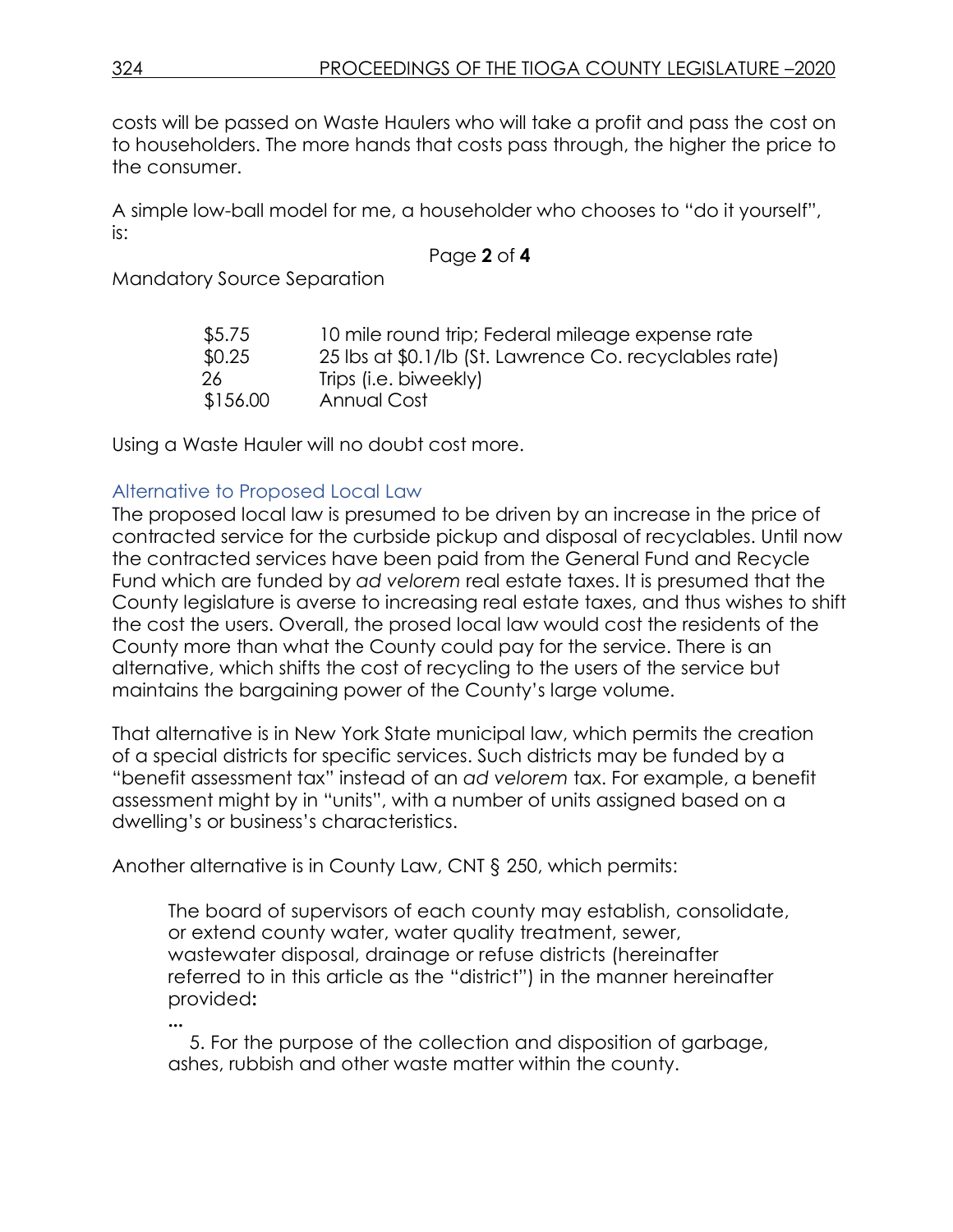It is of note that many "special district" taxes or fees are not exempted, which potentially spreads the special district tax over a larger base.

## Philosophy of Governance

I elect representatives to government office to solve community problems. I feel betrayed when legislators or executives abdicate this responsibility. The recycling expense issue addressed by this proposed local law is "passing the buck".

#### Mandatory Source Separation

The increased costs of recycling will be paid, or recycling will not happen. Recycling is acknowledged as a common community good and is State law mandated. Recycling must happen and therefore must be paid for. Efficient recycling at the lowest total cost seems best managed at the County level.

The "tax cap" is politically sensitive, but is not so sacred that it cannot be exceeded.

## Author Contact Information

James King Owego, NY **--------------------------------------------------------------------------------------------**

8. What will be the cost of recycling directly with Taylor's? I'm assuming recycling will not be free.

## Cherie Barnes

**--------------------------------------------------------------------------------------------**

9. Hello County Legislature,

Recycling is required by the state - and the most efficient way to do it is to have a contractor or the county do curbside or community pick-ups. Reasons:

1. if everyone drives to the Taylor site that is a lot of carbon going into the atmosphere.

2. Without an easy way to recycle, people will throw stuff away - and if they can't toss it, they will burn it.

3. Recycling reduces litter and garbage along roads, on land, etc. Some solutions:

1. pick-ups every 2 weeks

2. local recycling centers at town garages or somewhere & then transferred?

| Thank you,     |  |
|----------------|--|
| Sue Heavenrich |  |
| Candor         |  |
|                |  |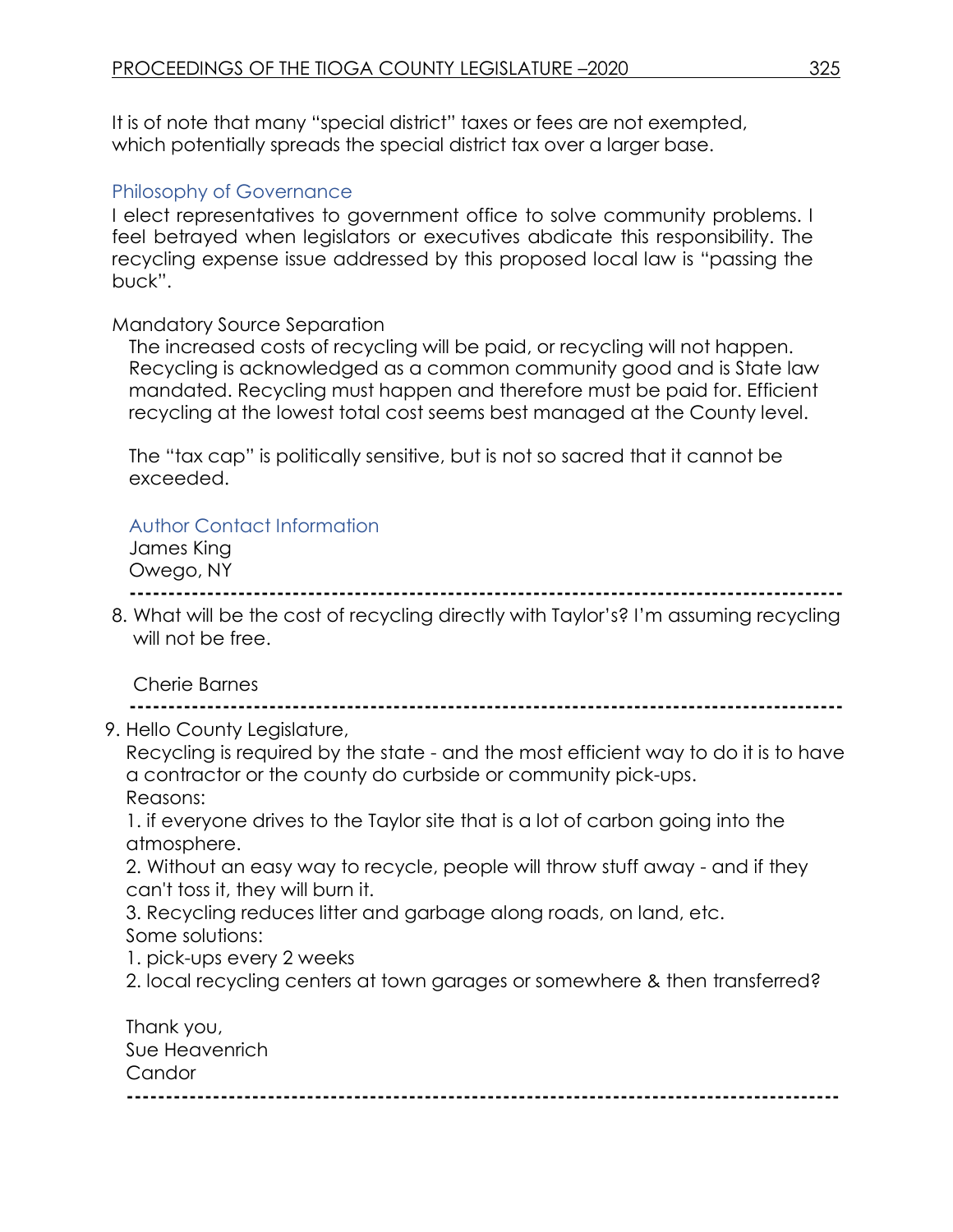10. I agree 100%..Curbside is and should be off the table.

Option 1: Having regional county areas to unload recyclables Option 2: Incorporate the towns to provide space for a roll off for unloading into

Option 3: Selling bag tags to offset the costs to towns supporting Option 2. Option 4: Adapt or Adopt a hybrid plan similar to other counties which has minimum impact to cost for the customer.

Offer nothing and see recyclables being burned in rural areas or dumped where ever. It took a while to get everyone on board to recycle. It will be a shorter time before it resorts to what was.

Florence Alpert Candor, NY

**-------------------------------------------------------------------------------------------**

11. I attended the public hearing last evening via Zoom (thanks for providing that option). I strongly support continuation of curbside recycling service by the county, even if it means a tax increase. This service is an excellent use of our tax dollars.

One of the speakers mentioned that Taylor Garbage was the low bidder. I'm wondering if the county has been in discussions with them about possible adjustments to the service that would reduce the price. For example, just do pickup every other week.

I have heard that the price offered for plastic is so low because of contamination issues. If that is the main problem, maybe the solution is to reduce contamination by educating the public on this. If contamination is not the main problem and the recycle value of plastic is just too low, maybe drop plastic from the curbside recycle list for now. It is a waste of time and money to ask people to recycle their plastic items only to have them end up in the landfill anyway.

Thanks for considering these thoughts.

Wes Ernsberger Owego, NY **-------------------------------------------------------------------------------------------** 12.Hi all. I just read the penny saver article and I support the decision to end curbside recycling pickup (other than what may be done by trash haulers) Keep up the good work! David MacFadden Apalachin, NY **-------------------------------------------------------------------------------------------**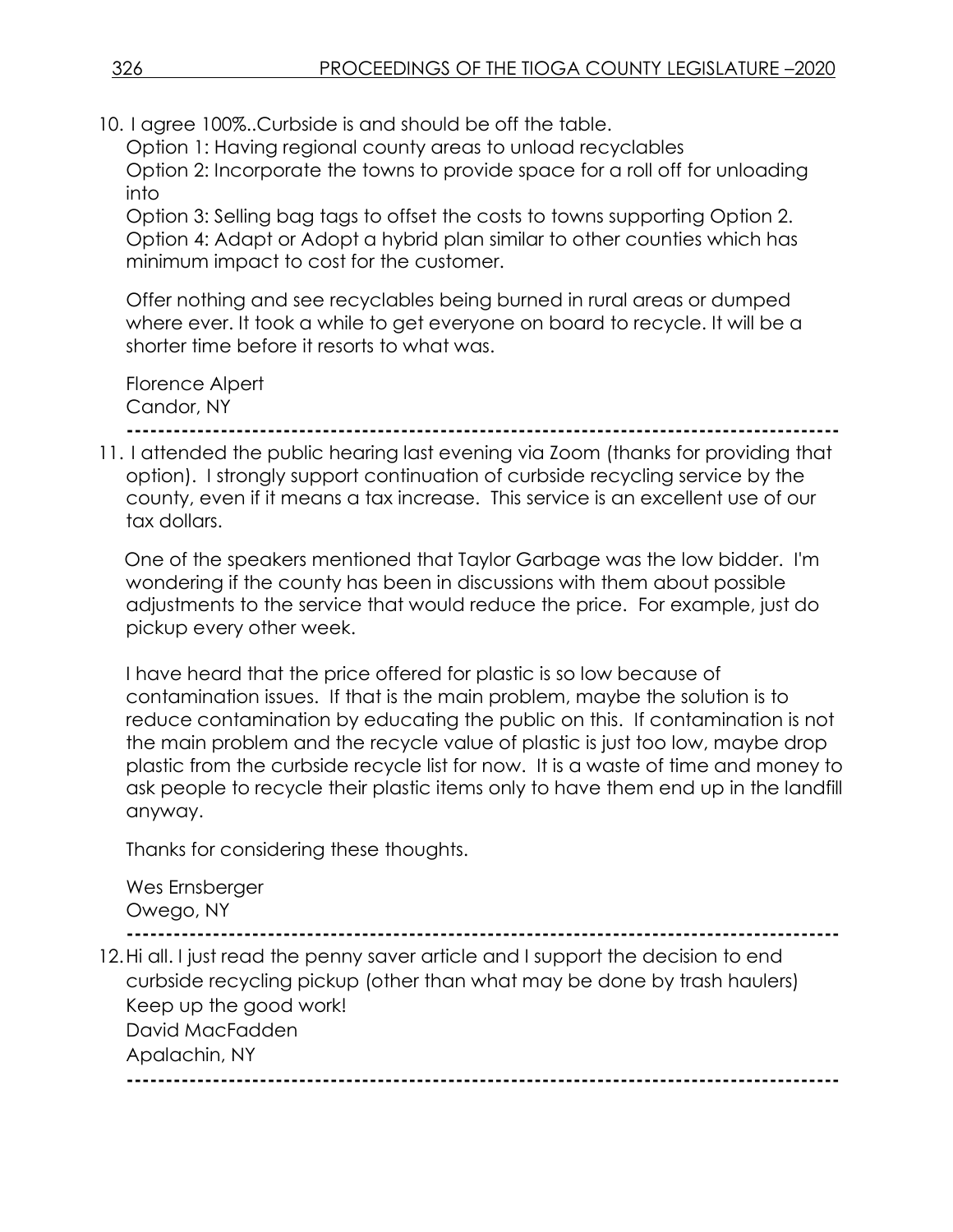13. Tioga County Legislature,

Thank you for the opportunity to share my thoughts after viewing the Public Hearing on Zoom.

As was evident from the hearing, there is great support for Tioga County's countywide recycling program. I have the same concern as others that if this countywide program is discontinued there will be less recycling, more recyclables going into the garbage and more litter alongside the roadways. There is also the problem of what someone will do if they don't have curbside garbage collection. I have a neighbor here in Tioga Terrace that doesn't have garbage collection, just relies on recycling.

I know your main concern is the 2% property tax cap. Is there any way to form a separate countywide recycling district that would be separate from the Tioga County budget and would not impact Tioga County's tax cap? I personally think that every avenue should be explored to try to keep countywide recycling going: it is the right thing to do. I say this knowing that the countywide recycling will cost me more money than the proposed individual contracting with your garbage hauler since my assessment is much higher than the average.

I also would encourage, in the future, that when some change of this magnitude is proposed that the County get the Council of Governments on board as soon as possible to share their concerns and input. From the comments and questions at the public hearing it appeared that this did not happen.

Thank you for your service,

Carol Sweeney Apalachin, NY

**-------------------------------------------------------------------------------------------**

14.In response to ''However, the overall costs of maintaining the program outweigh the convenience of the program.'' "Convenience"? Seriously? ''Convenience" is not the issue!

Recycling is a process to improve our environment...an issue of ecological conservation. Thousands of Tioga County residents driving, individually, multiple times every month, defeats the goal of ecological conservation. (the purpose of a curbside recycling pick-up program) Short-term financial ''relief" will cost us all, in the long-term, much, much, more! Again, ''convenience" is not the issue!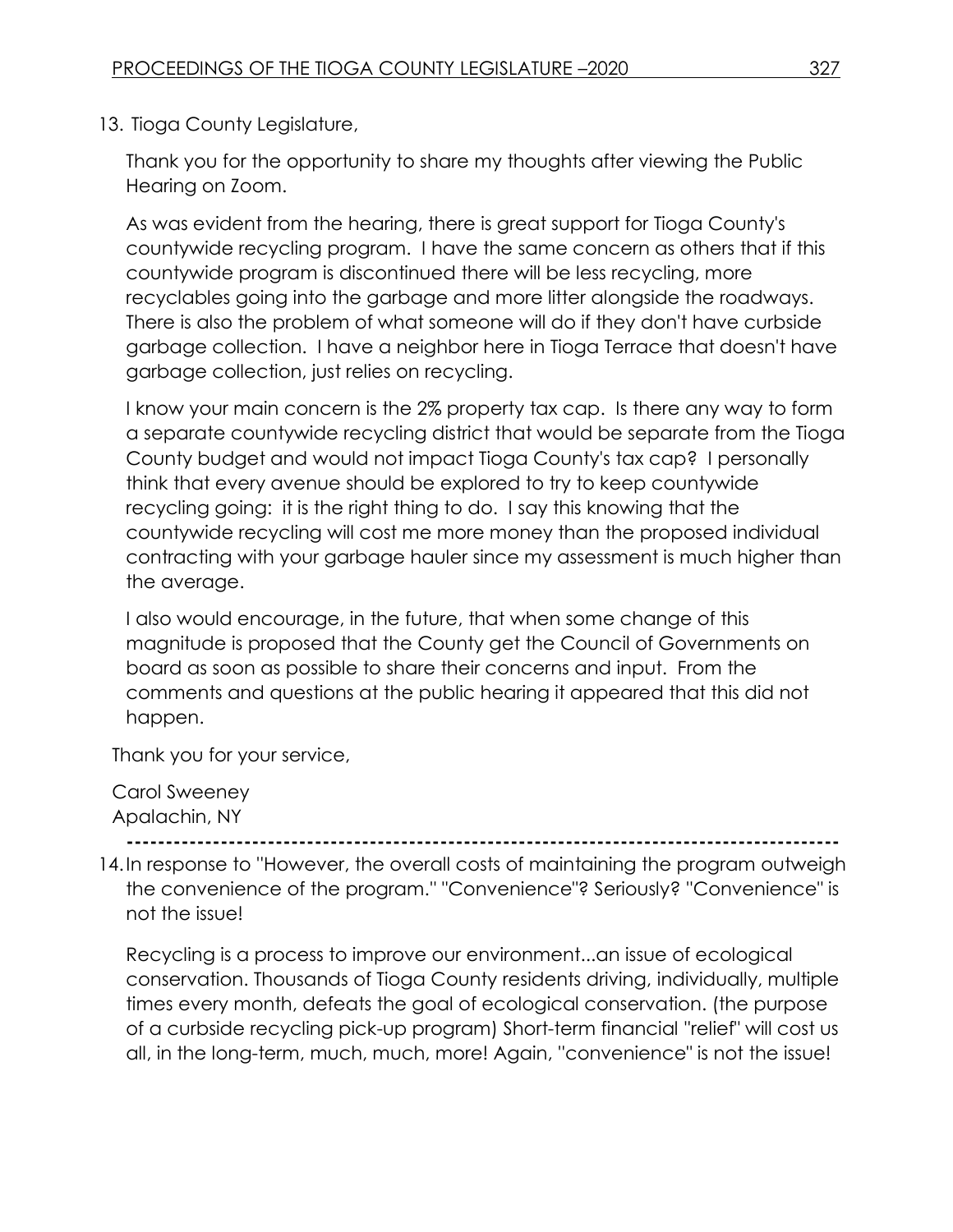And btw, illegal or not, there is the certainty that if Tioga County's Recycling Program is ''nixed'', recyclables will be dumped together with non-recyclables.

Just in term of costs, that will add to our future expenses (taxes, clean-up, etc.) So clearly, I am strongly against ''dumping'' our Tioga County's Recycling Program!

Respectfully, Jesse Bennett (resident of Waverly, NY) **-------------------------------------------------------------------------------------------**

15.Hello,

I attended your Zoom session for the public hearing on removing curbside recycling as one of the benefits of living in Tioga County. I want to say with all necessary urgency that 2020 is not the year to take Tioga County several steps backwards in environmentally progressive policy. My partner and I are young homeowners, taxpayers, and people who grew up here, who graduated from OFA, lived elsewhere in the country, and moved back to TIoga County to stay. We can confidently say that policies like this are NOT going to attract more people like us.

As speakers stated during the meeting, we are one of merely two counties who offer this service regionally. We teach our children to make a difference, and right now in a world where they can offer little in terms of fighting climate change, recycling is something they can do to make a difference. Aside from appealing to morals here, as other speakers mentioned, there has not been enough information or transparency to prepare local haulers for this shift.

Your slide show said the lowest bid for keeping recycling was 1.26 million, an increase that would be double the cost to taxpayers. What your slideshow did not say was that when you take that 1.26 million, and divide it by the number of people in Tioga County made available by the 2019 census data, or by the number of households, that that amount in actuality results in about \$2.25 - \$5.25 a month for taxpayers for recycling. While that IS double from \$1.12 - \$2.62 a month, it is grossly disingenuous to present a number in the millions and scare people into thinking their taxes are going to be "double" if we keep recycling when the amount is so small.

It is further deceitful to frame the expense of the service this way when, as expressed at the Zoom meeting so passionately by several speakers spanning multiple generation demographics, people have said that they think keeping recycling as part of the service the county provides constituents is a cost worth keeping, even with an increase in cost.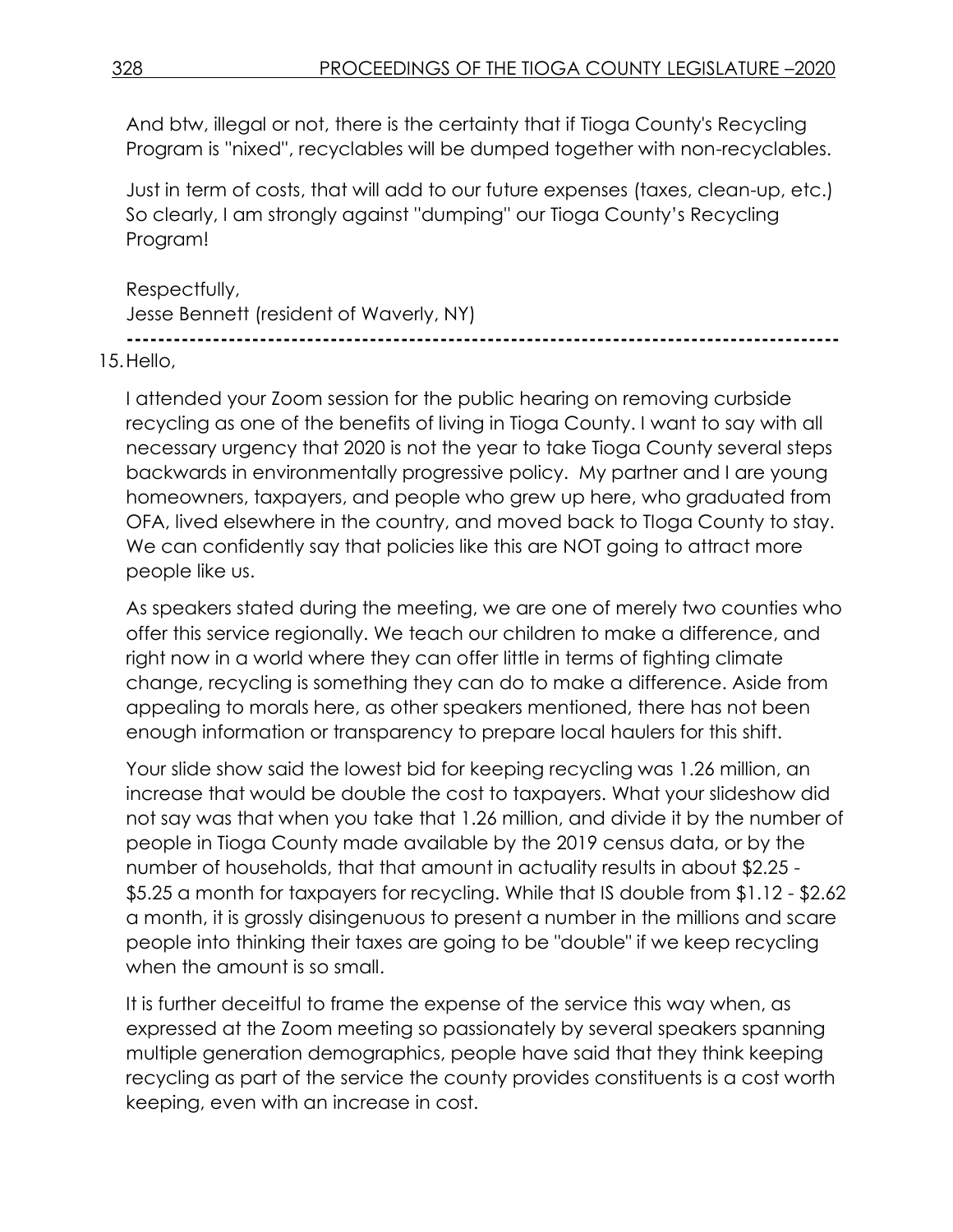If you take the time to sift through the comments on social media, people who cannot afford to recycle independently intend to burn their recycling, or hide it in their trash. People who are elderly or without transportation will not be able to manage this on their own without curbside pickup. Some people think it won't matter, and don't care, but we know better.

These inevitable (and entirely preventable) consequences of this policy change will make Tioga County a smelly, unsafe place to live. It is a bad look for attracting new people to the area, especially as nearby Endicott fights against the installation of a toxic battery incinerator a mere 10 minutes of breathable air away.

The petition that agrees with these above sentiments has over 1,650 signatures and rising as I write this email. So, I implore, please do not take this option away from our residents. Please reconsider this approach and its effect on our community. Please do not make 2020 an even worse year for us all by adding the milestone of it being the year Tioga County stopped recycling.

Thank you for your time and consideration,

Irena Horvatt & Peter Raia Tioga County, NY

**-------------------------------------------------------------------------------------------**

16. Thank you for providing the Zoom option for the public hearing, which I attended. There were many good points raised by members of the public at that meeting about why the program shouldn't be stopped and I agree with all those. I strongly support continuation of curbside recycling service by the county, even if it means a tax increase and/or if the program is reduced to one pick-up per 2 weeks. If the price offered for recycled items is low because of contamination, maybe it would be worth sending one hardcopy letter to all residents with clear instructions, a link to the website and a telephone number.

If the program is stopped, many residents will not bother to take their recyclables to the recycle center; those who don't have cars would be unable to.

Liz and Joe Rowland Owego, NY **-------------------------------------------------------------------------------------------**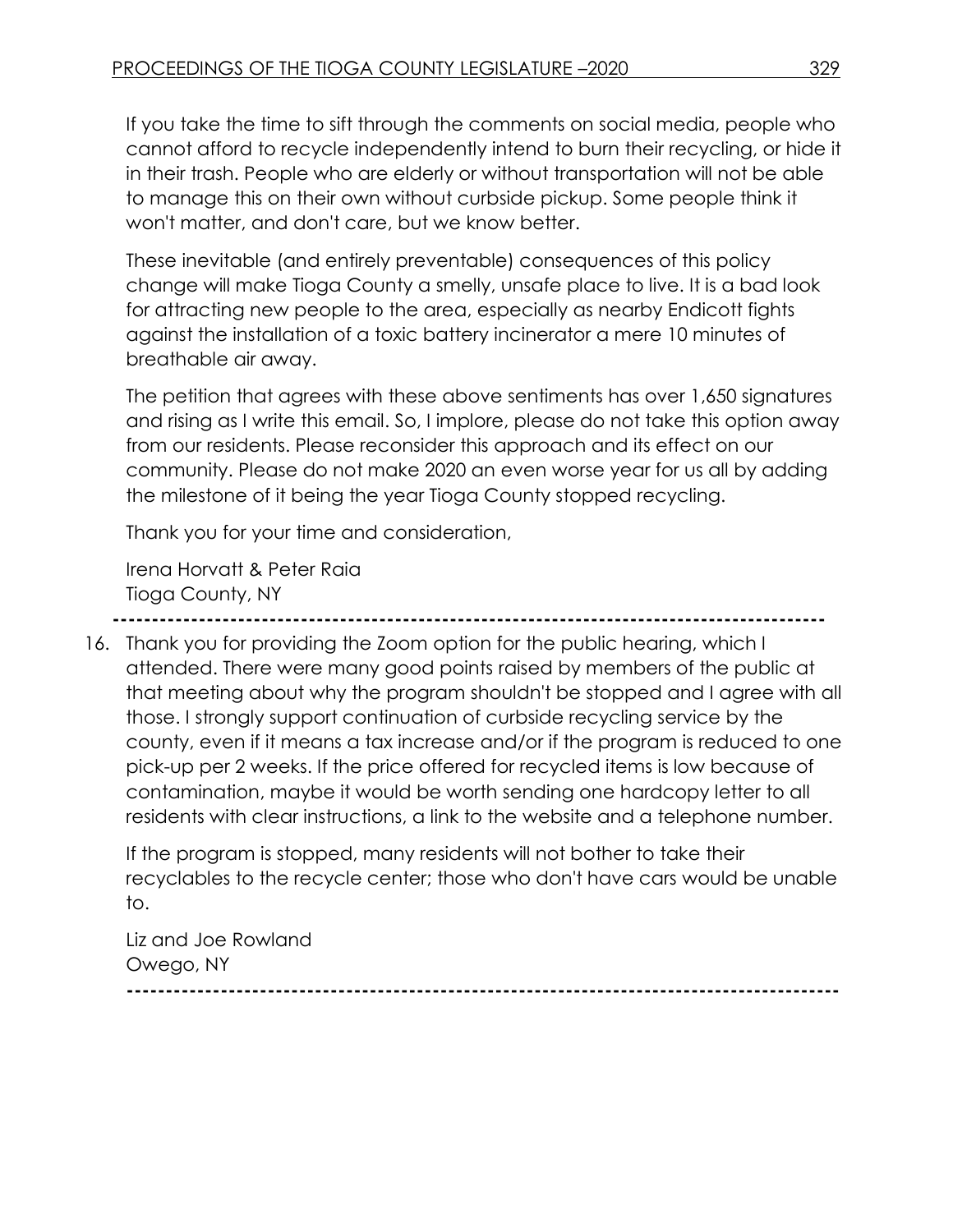17. September 28, 2020

To Whom It May Concern:

To find out the cost of maintaining the health of the environment and the futures of our children and grandchildren is too high for Tioga County legislatures and residents is quite frankly, backwards thinking and disheartening.

Officials were quoted at the public hearing regarding the county's recycling program saying, *"...the overall costs of maintaining the program outweigh the convenience of the program"* (Post, 2020). You have touched on a very important factor with this statement-convenience. In the age of two-day Amazon Prime shipping convenience is key. Research from Wagner (2013) notes *"Convenience of a waste collection and recycling program is one of the most*  important non-socioeconomic determinants in whether an individual will *recycle."* Transfer stations and subscription hauler services are available options but are not convenient.

Assuming people have good health, a vehicle, time, and money it would be a 41 mile round trip for someone coming from center Richford, NY to take their recycling to the transfer station on Glen Mary Drive. Of course, they could contract out to a private hauler, but we currently have no information on who that is, what materials they will take, how often they will pick up, or associated costs. Many residents have commented on online platforms and in general conversation that it would just be easier to put their recyclable materials in the garbage, or even litter, because while both are illegal, enforcement of these laws is lackluster.

This idea of convenience is further supported beyond Tioga County New York as noted in the 2020 State of Curbside Recycling Report, *"Requiring households to opt-in is a detriment to material capture"* (Mouw et al., 2020). Studies show that automatically provided recycling services collect on average, 27% more than programs requiring subscription or opt-in (Mouw et al., 2020). Additional research has supported that *"curbside collection is the most convenient collection system for households"* (Wagner, 2013).

Now that we've established that the convenience of recycling programs is important, we can review why recycling as a whole is important. Recycling reduces the amount of waste sent to landfills, reduces animal deaths caused by consuming waste, conserves natural resources, saves energy needed to collect raw materials, etc. For example, studies show that 4.8 to 12.7 metric tons of plastic enter the oceans every year and *"Without waste management infrastructure improvements the cumulative quantity of plastic waste available to enter the ocean from land is predicted to increase by an order of magnitude by 2025"* (Jambeck et al., 2015). While the ocean is not in our immediate back yard, the Susquehanna River is, which is a well-known tributary to the Chesapeake Bay and Atlantic Ocean. We may be a rural county, but the local wildlife and farms are equally affected by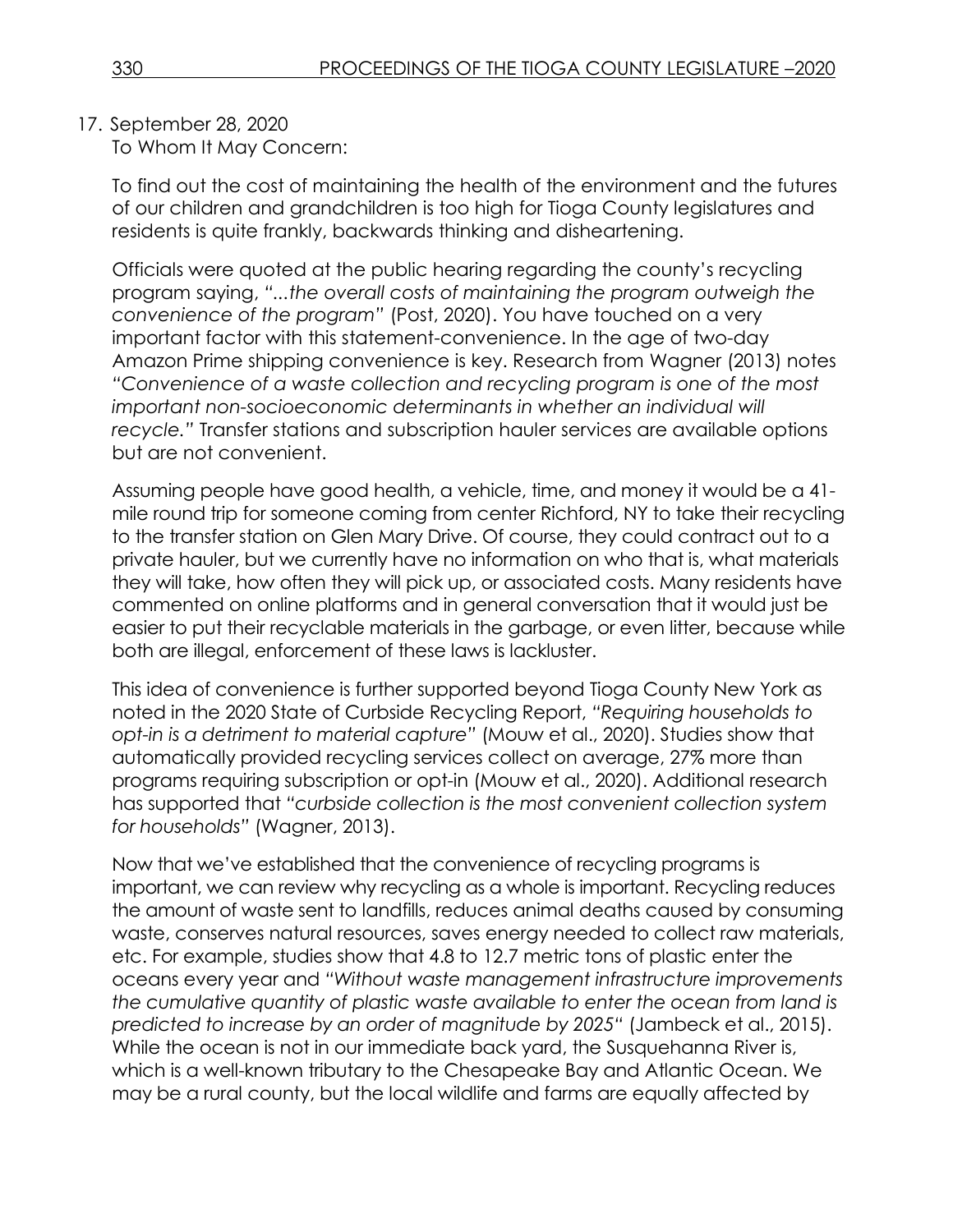waste pollution. Indiscriminate feeding habits of ruminants such as our dairy cows make it so they cannot pick and choose what they eat out of a pile. After ingesting foreign objects such as plastic bags, aluminum foil, food wrappers, these objects get brought back up from the stomach to get chewed and swallowed again and again. These objects never break down in the stomach and therefore accumulates in the animal until it eventually causes death and loss to our farmers. We need to increase waste management and we need to educate the public, not go backwards and stop the curbside recycling program.

Due to the concern of raising the cost of curbside recycling and property tax cap, I would like to mention other funding avenues such as grants. Some resources I have been able to quickly locate are those available through NYSDEC for waste reduction projects, recycling capital projects, and recycling education. Additionally, The Keep America Beautiful/Coca-Cola Public Spaces Recycling Bin Grant program provides recycling bins to numerous organizations. The Municipal Waste Reduction and Recycling Program supports educational programs to increase public participation in recycling as well as funding for expanding local recycling programs. Furthermore, the Recycling Partnership also provides numerous grant options. I have no doubt this is not an exhaustive list and would encourage you to research more programs that are available to help fund this vital curbside recycling program in our county.

Thank you for your time, April Taylor Candor, NY 13743

# **WORKS CITED**

Jambeck, J. R., Geyer, R., Wilcox, C., Siegler, T. R., Perryman, M., Andrady, A., . . . Law, K. L. (2015). Plastic waste inputs from land into the ocean. *Science, 347*(6223), 768-771. doi:10.1126/science.1260352

Mouw, S., Varma, A., Thompson, L., Taylor, R., Tanimoto, A., Marshall, C., . . . Biser, E. (2020, February 13). Announcing The 2020 State of Curbside Recycling Report: Download The Report. Retrieved September 28, 2020, from <https://recyclingpartnership.org/stateofcurbside/>

Post, W. (2020, September 28). Recycling is topic of recent public hearing. *Owego Pennysaver*. Retrieved September 28, 2020, from [http://www.owegopennysaver.com/PS/2020/09/28/recycling-is-topic-of-recent-public](http://www.owegopennysaver.com/PS/2020/09/28/recycling-is-topic-of-recent-public-hearing/)[hearing/](http://www.owegopennysaver.com/PS/2020/09/28/recycling-is-topic-of-recent-public-hearing/)

Wagner, T. P. (2013). Examining the concept of convenient collection: An application to extended producer responsibility and product stewardship frameworks. *Waste Management, 33*(3), 499-507. doi:10.1016/j.wasman.2012.06.015

**-------------------------------------------------------------------------------------------**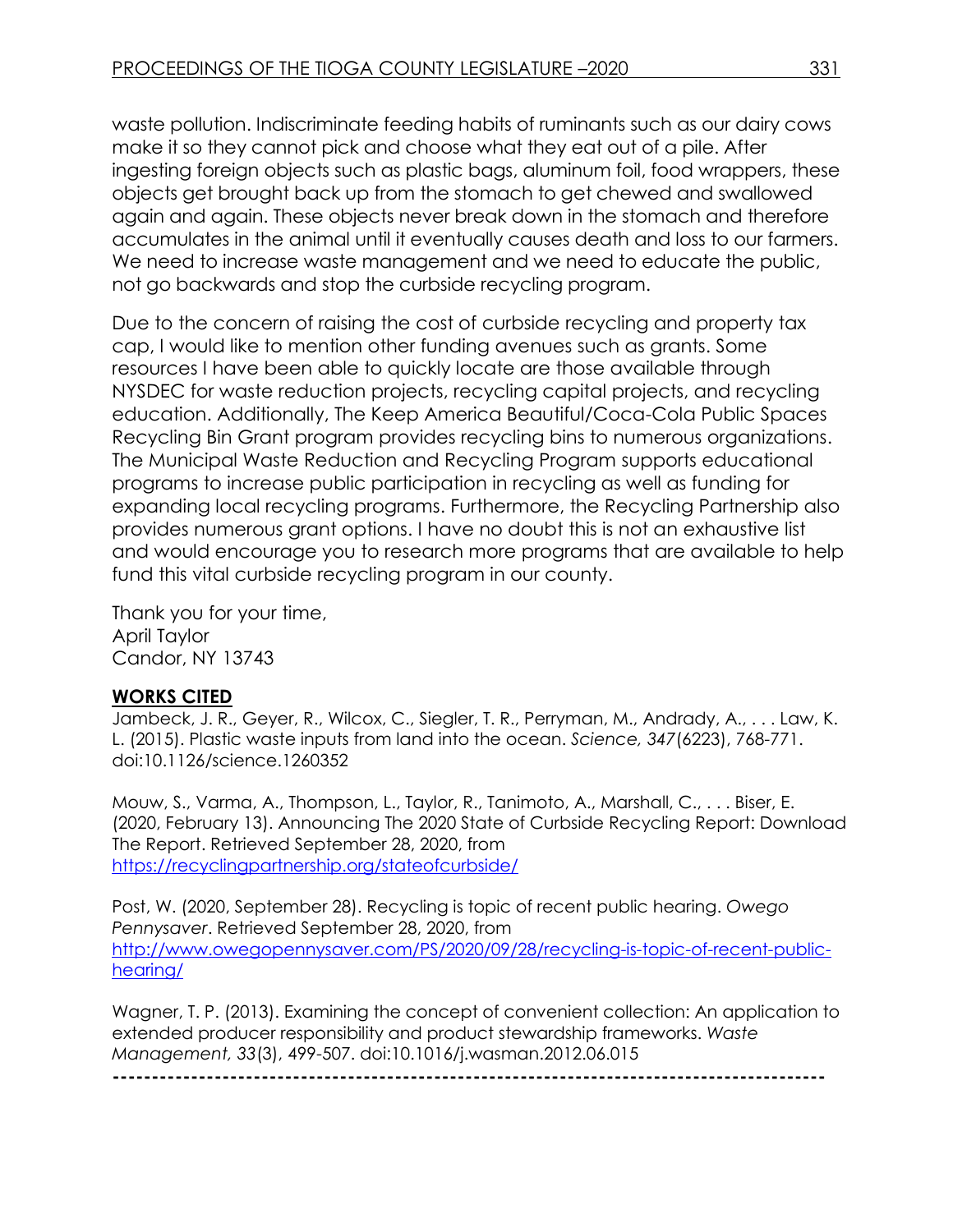18. During this Pandemic this would create more of a burden on taxpayers to pay alot more in property taxes which are extremely high already. This recycling program should end at this time, with just a thought is there a way to put dumpsters at different locations in the county so the taxpayer's would have easy access to putting recyclables.

## Unknown – No name

**---------------------------------------------------------------------------------------------** 19. Hi there, I just wanted to weigh in on the proposed changes to the curbside recycling in Tioga County. I have been a resident of Tioga County for the past 26 years. Curbside recycling has been available in our community. I would very much like the service to continue. I feel our environment has enough challenges, and adding recyclable materials to our landfills seems counterproductive and in fact detrimental to our environment. Please do everything you can to make sure that recycling curbside stays a service in Tioga County. We owe it to the next generation to do all we can to preserve the environment. Thank you.

Bonnie Coy

**---------------------------------------------------------------------------------------------**

20. Tioga County Legislature,

I would also like to add to my previous comments to ask if someone from Tioga County government has contacted Tompkins County to see what they pay for their recycling and to get any ideas if there is any way for Tioga County to lower this cost but continue countywide recycling.

I attended the public hearing last evening via Zoom. I strongly support continuation of curbside recycling service by the county, even if it means a tax increase. This service is an excellent use of our tax dollars, and assures that the greatest percentage of material will be recycled.

I wonder if additional bidders could be considered to bring the price down? Has the county considered hiring personnel directly and purchasing or repurposing a truck for this purpose?

Thanks for considering these suggestions. Bob Dannecker Owego, NY

**---------------------------------------------------------------------------------------------**

21. September 30, 2020

Re: Proposed Recycling Change Comment Period

We are extremely concerned regarding the proposed change in recycling in Tioga County. We believe that this is huge step backwards for our county and the future of our planet.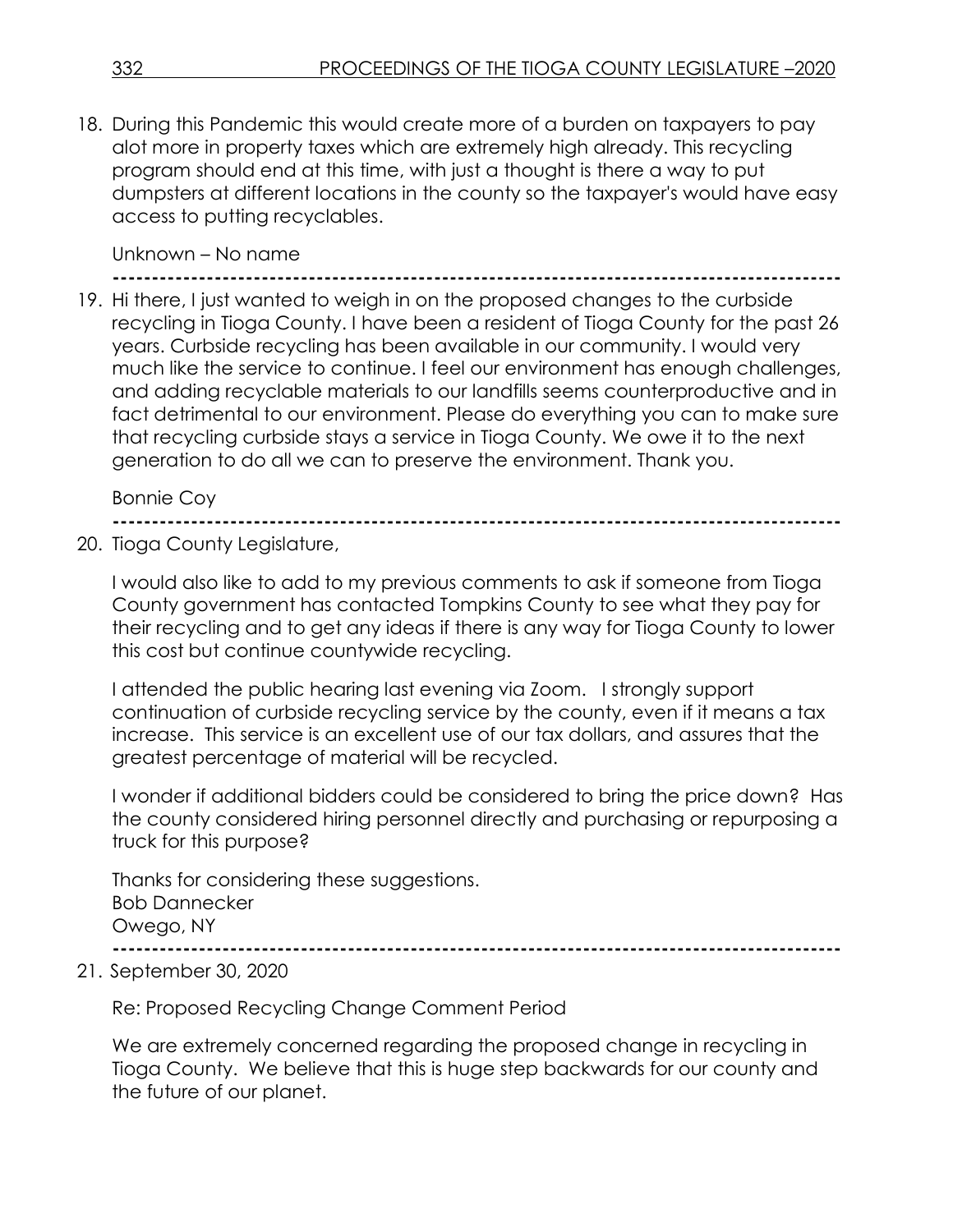It is our belief that proposal is flawed for the following reasons:

- 1. There is no real cost avoidance for the residents who recycle. The stated reason for the increase in costs has been held that there is currently not the lucrative market for recyclables that there has been in previous years. Thus it can reasonably be concluded that a typical household will pay the same or more inflated costs as would be charged by the county through the continuation of the county-wide curbside pick-up. The costs are the costs and if everyone continues to recycle, the increase costs will need to be paid.
- 2. It seems logical to us that indeed the costs will increase beyond those that might be incurred if the county-wide system were to be maintained. The rationale is that not everyone will participate. There typically are economies of scale when all participate that will not be present with a decentralized, privatized carrier model being proposed as an alternative. For one, centralized annual billing though a tax bill must be more efficient than various service providers sending monthly or quarterly billings to customers. Beyond the billing issues, some providers who currently haul garbage are not equipped to handle recycling….thus increased costs for equipment.
- 3. The alternative of taking your recycling to one of the centers does not seem practical to us. For many residents, this would be a lengthy trip to and from the recycle centers, thus incurring additional costs. For others who do not have reliable transportation, this is simply not an option.

Without convenient, curbside pick-up in which all share the costs, many will we fear either:

- a. Place recycling in the garbage, thus decreasing the useful life of our already stressed landfills,
- b. Dispose of the recyclables by burning them, thus adding to a reduction in our air quality, or
- c. Just dump it in their own un-regulated "landfill", dump it on other vacant properties or just simply dump it by the roadside. The result will, in our opinion, diminish both the quality of life for our residents but also greatly reduce the impact of tourism efforts in the county as our countryside and villages will become less attractive.
- 4. The root cause of this issue really does go back to a global glut of recyclables at the current time. Technology is evolving every day. We have faith that global businesses are seeking ways to utilize these resources in a cost effective manner. Until then, we should continue to recycle in the most cost effective manner that benefits all of our residents.
- 5. A secondary cause that has placed you in a very difficult position is the current "tax cap" in New York State. We appreciate your desire not to exceed the tax cap and we also recognize that during the Covid pandemic, County revenues have been stretched to the limit.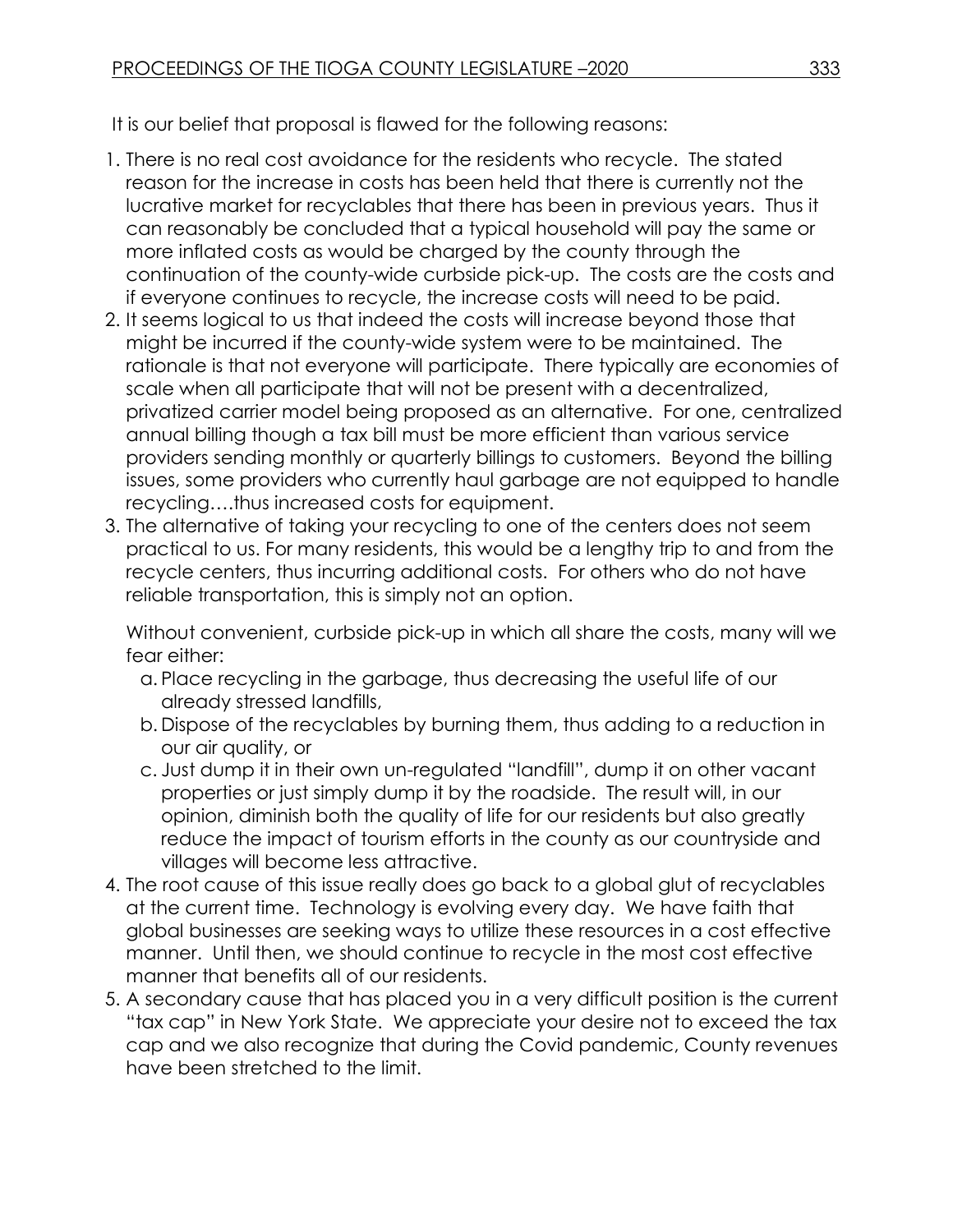We are pleased that through your planning, you have enough fund balance to carry the County through the next few years to make up for this loss of revenues without exceeding the tax cap, but with shifting the costs of recycling out of your budget and onto individuals who will pay the same if not more for that service.

It is our understanding that the legislative body of the County can, with a 2/3 majority vote, vote to exceed the tax cap. We urge you to do so and to continue curbside recycling. Do this for the efficiency it affords your constituents, do it for the environment, and do it for future generations. Please be the leaders you were elected to be.

If our last paragraph seems dramatic or desperate, it is with good cause as we fear your minds are already made up and are not open to persuasion. Why would anyone feel this way? A recent advertisement paid for by Tioga County Recycling stated in a headline next to checkmark on a green circle "GOOD NEWS! Your recycling tax is going away". Really, without final legislative approval? The advertisement seems to be premature at best. But that also may be predetermined as we quote from a recent "Penny Saver" article in which County officials are quoted in a release as saying "No one really likes change, and we certainly would like to keep the weekly curbside recycling program; however, the overall costs maintaining the program outweigh the convenience of the program". We read this as though your minds are made up and cannot be changed. We urge you to reconsider. This is not a simple choice between cost and convenience!

It is very shortsighted to eliminate curbside recycling. It is the one outstanding thing about this very backward county. I KNOW that I will be breathing in toxic fumes from all the lazy people who will just burn everything. I deal with it already and it will get much worse. I hope the people who make these decisions are ok carrying the weight of people's health with them.

THIS DECISION NEEDS TO BE REVERSED!

Ronald and Cheryl Finch Newark Valley, New York 13811

**----------------------------------------------------------------------------------------------**

22. Dear Tioga County Legislators,

I would like to join the many others who believe it is essential to maintain curbside pickup of recycling. It is the best use of my tax dollars, aside of library funding that the county provides. In our household we produce very little garbage due to recycling, and composting. We currently visit the landfill only two or three times of year with our garbage. This will end up costing most households more money than your projected tax increase as well as likely reduce recycling efforts and increase auto emissions due to many households driving to the landfill,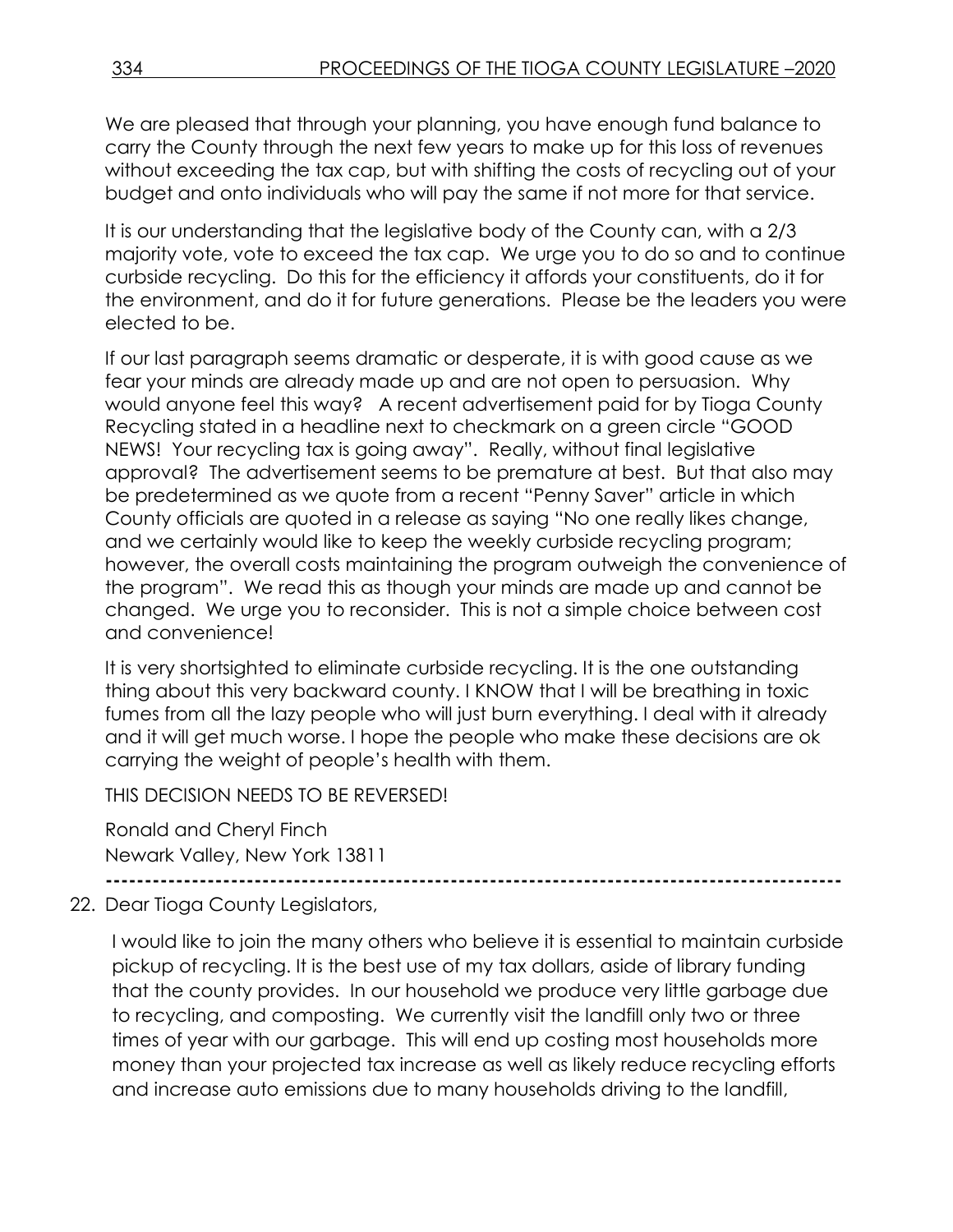assuming that option is even still available. Please reconsider your position on this matter.

Thank you,

Marcia and Robert Enright Candor, NY 13743

**----------------------------------------------------------------------------------------------**

23. Submitted by Ann Mallozzi, Apalachn, NY via [recyclingcomments@co.tioga.ny.us.](mailto:recyclingcomments@co.tioga.ny.us) September 30, 2020

# *The following comments are part of the Change.org Facebook Petition.*

# **Melissa Chiusano**

I am willing to pay a little extra for the convenience of curbside pickup. Additionally, recycling is the right thing to do to ensure we are all doing our part to lower our carbon footprint. Without this service, many folks will not have the means for separate recycling services therefore the only option they would have is to throw it in the trash.

# **Connie Mosher**

I like putting my recycles out every week

## **Lawrence Milligan**

Garbage is taking care at my household everyday.

## **June Breese**

Depending on individuals will not work. People will dump litter everywhere or just throw it in with the regular trash. (I'm a former Tioga County resident and I still care about Tioga County.)

# **Wendy Amaro Santiago**

For the EARTH.

# **Tristyn Ahart**

I don't want to lose our curbside recycling.

# **Nancy Vollmer**

I think it is a good program. I think it needs to be left alone.

# **Mary France**

Absolutely stupid idea...everything will go in the trash. I wouldn't pay extra for private recycling, EVERYTHING will go to the trash can!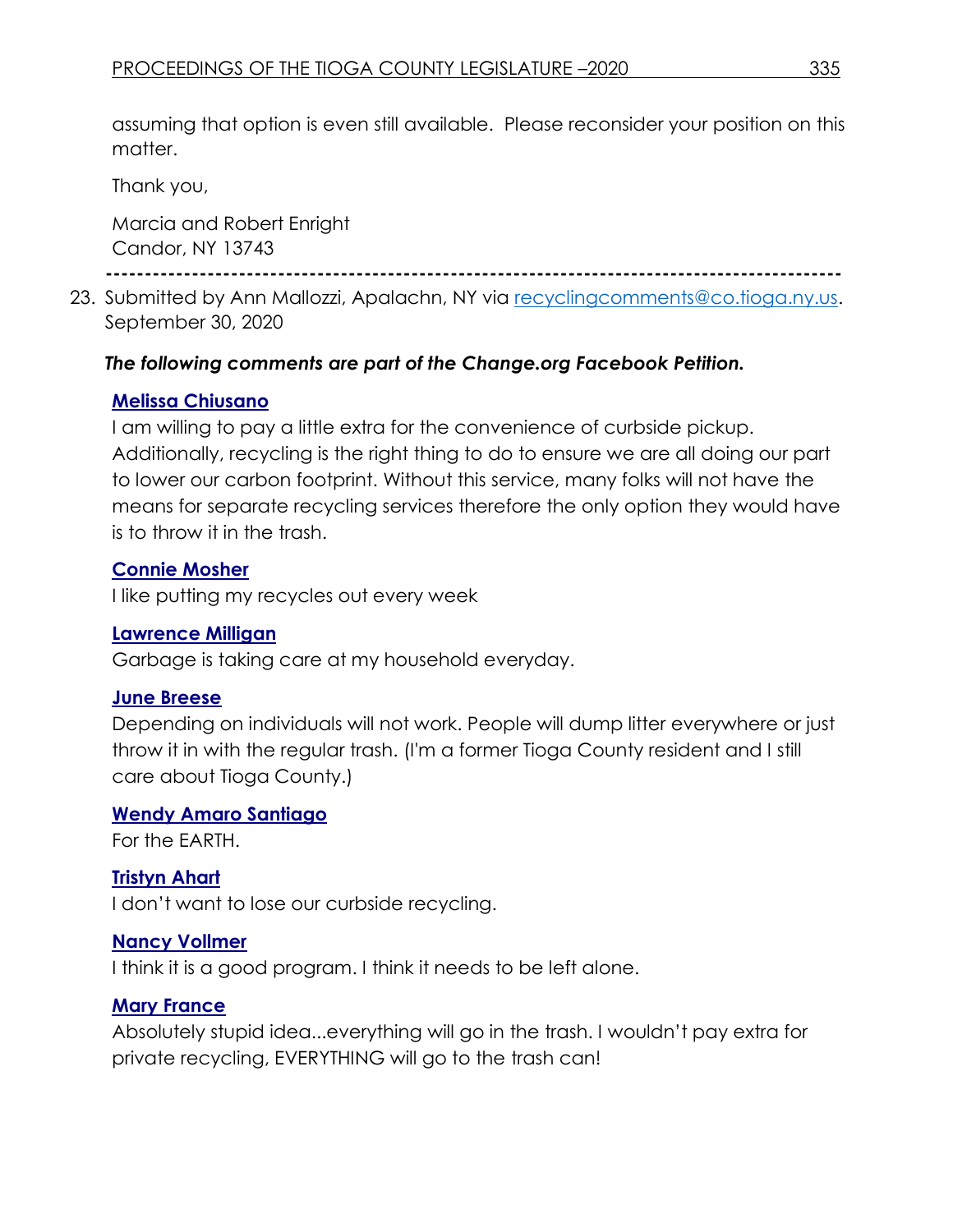## **Marie Ledwith**

Recycling is important

## **Stephanie Holmes**

This is ridiculous to make already hard paying people spend more money for things that should be covered

## **Andre Fraissinet**

We all need to recycle instead of trashing thwarts

## **Audrey Fields**

Please don't do this. It's truly needed.

## **Sue Hall**

I would pay an extra \$ 60 a year for recycling to continue.

# **Amy Wood**

Amy wood

# **Nancy Hughes**

We need recycling to continue. Most people will just throw their recycling in the garbage.

## **Luanne Newman**

Silly to think people are loading up and taking their recycling some where. It'll go in their garbage instead.

## **Jennifer Madison**

Why would we go backwards??? Stopping the program is only going to cause bigger problems down the road. We need to work together to find a solution that works for everyone, including our ecosystem. Expecting homeowners to figure it out themselves is irresponsible and a total cop out.

# **Carrie Bostwick**

She is my friend

**Ellen Williams** I'm disabled, I need pick up!

## **Betty Whitmarsh**

If they are not picked up, recycling will suffer some are not able to transport

# **Gina Morse**

I want my recycling picked up either every week or every other week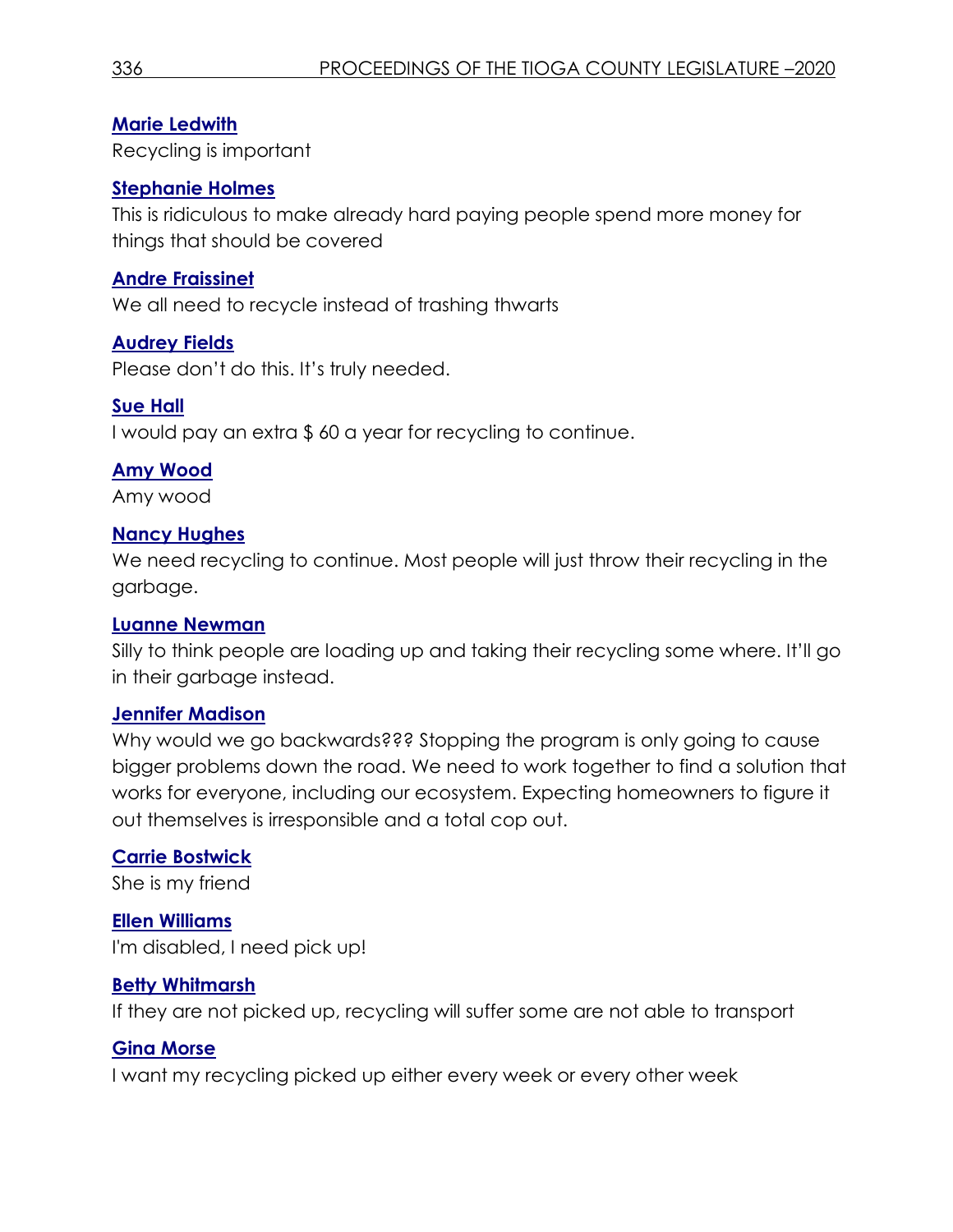# **Cathy Roberts**

I have no way of getting anywhere as I'm physically unable

# **Scott Babcock**

I have curb side recycling pair for with taxes each year this is about Taylor garbage having a monopoly on the whole trash thing so they can charge whatever they want I'm sure insurance paid them for the fire they had so that's not it

## **Jamie Dal Cero**

Tioga County needs to keep this program. To many other rural counties don't offer this and it shows.

## **Shelly Bogart**

Too many people will not be willing to pay for recycling and we will have a big mess on our hands when this stuff ends up in places it shouldn't

## **Amy Henderson**

It's the right thing to do. Taking it away would mean less people recycling, and more plastics in our landfills that take years upon years to break down.

## **Katherine Larson**

I believe if residents are no longer offered recycling pickup they will be much less inclined to recycle

## **Rob Harris**

Robert Harris

## **Patty Nichols**

My husband does dialysis at home. We have several cardboard boxes every week. I don't have time to take this to a recycling center every week. All of these are going to end up in the landfill.

## **Red Callistemon**

Recycling should be fully carried out, from bin to shelf, entirely in the USA!

# **Shelly Forrest**

Recycling is important and people will fill the landfills without it

# **Ceal Cimilluca-Wenn**

It's helpful when you live on a fixed income and can't afford to pay for recycles too plus ppl will just put it in the garbage and that would be bad for our landfills don't take it away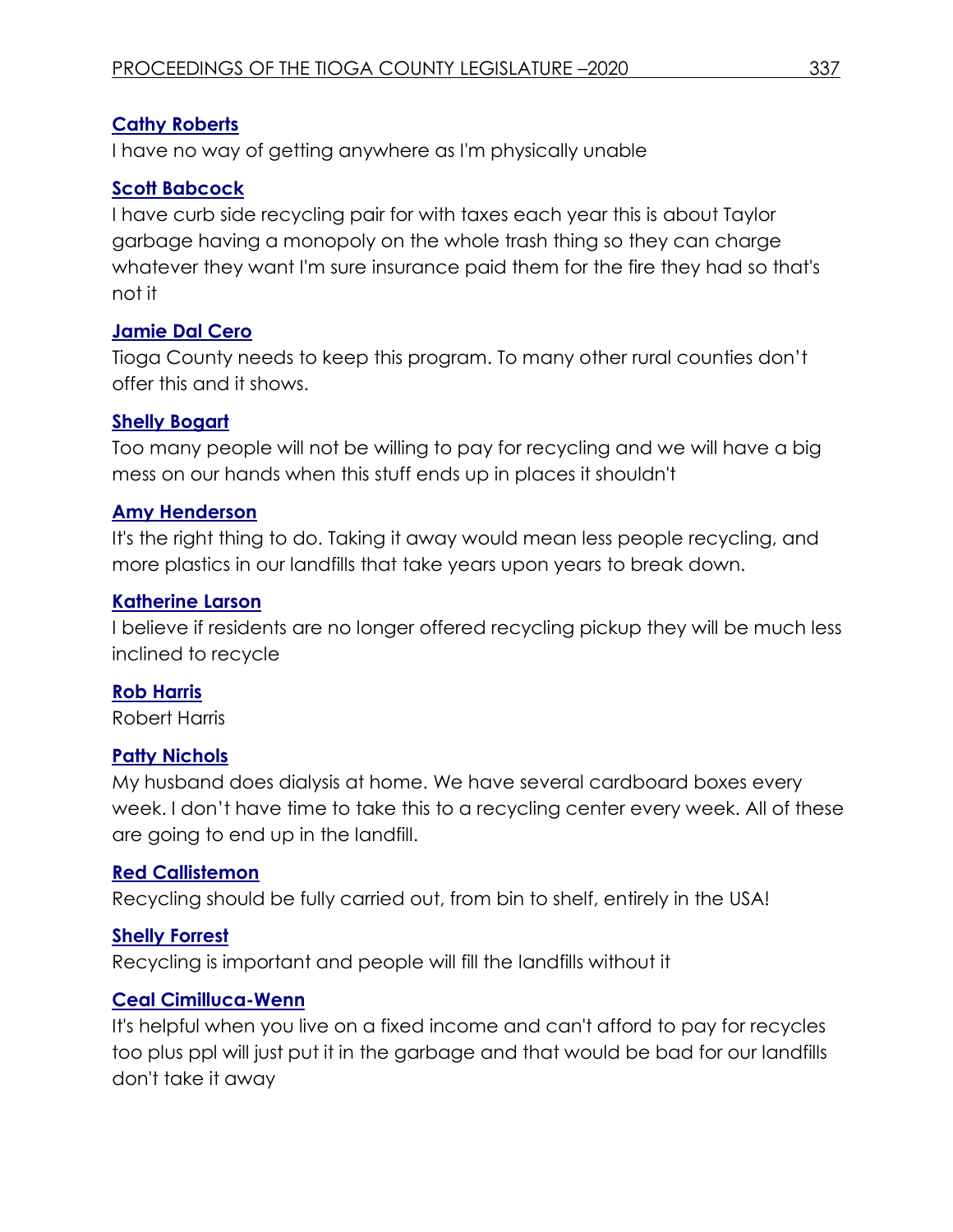# **Tim Labosky**

I want to do what's best for our environment and recycle. Otherwise folks will throw their recyclables in the trash!!

# **Michelle Morgan**

I live in Bradford Country and wish they had curbside recycling here. Makes things easier and keeps a lot out of our landfills. Please keep it in Tioga Co as well as possibly bring it to Bradford Co.

# **Tatia Wing**

Continuing recycling is just the right thing to do for the earth and the environment. Stopping curbside pickup will cause some to put it all in the landfill. We all pay taxes, keep the services.

# **Reathea Woodburn**

We need to continue recycling. Our landfills are too full.

# **Sherry Morris**

People will start putting recycles in the garbage!!

**Janet Warner** Keep costs down

**Sara Hall** Recycling is important

# **Alisha Hill**

Taking away this program is a huge step backwards in an effort to be more environmentally conscious. Many people would pay more to see curbside recycling continue.

# **Rhodalee Henson**

Keeps our country clean

# **Gary Dobrzensky**

Gary Dobrzensky

# **Gail Belokur**

The environment and all humans living on Earth need us to recycle and it should be accessible (free) to all.

# **Shannon Lindridge**

Recycling and reducing waste in landfill is important to the future of our world!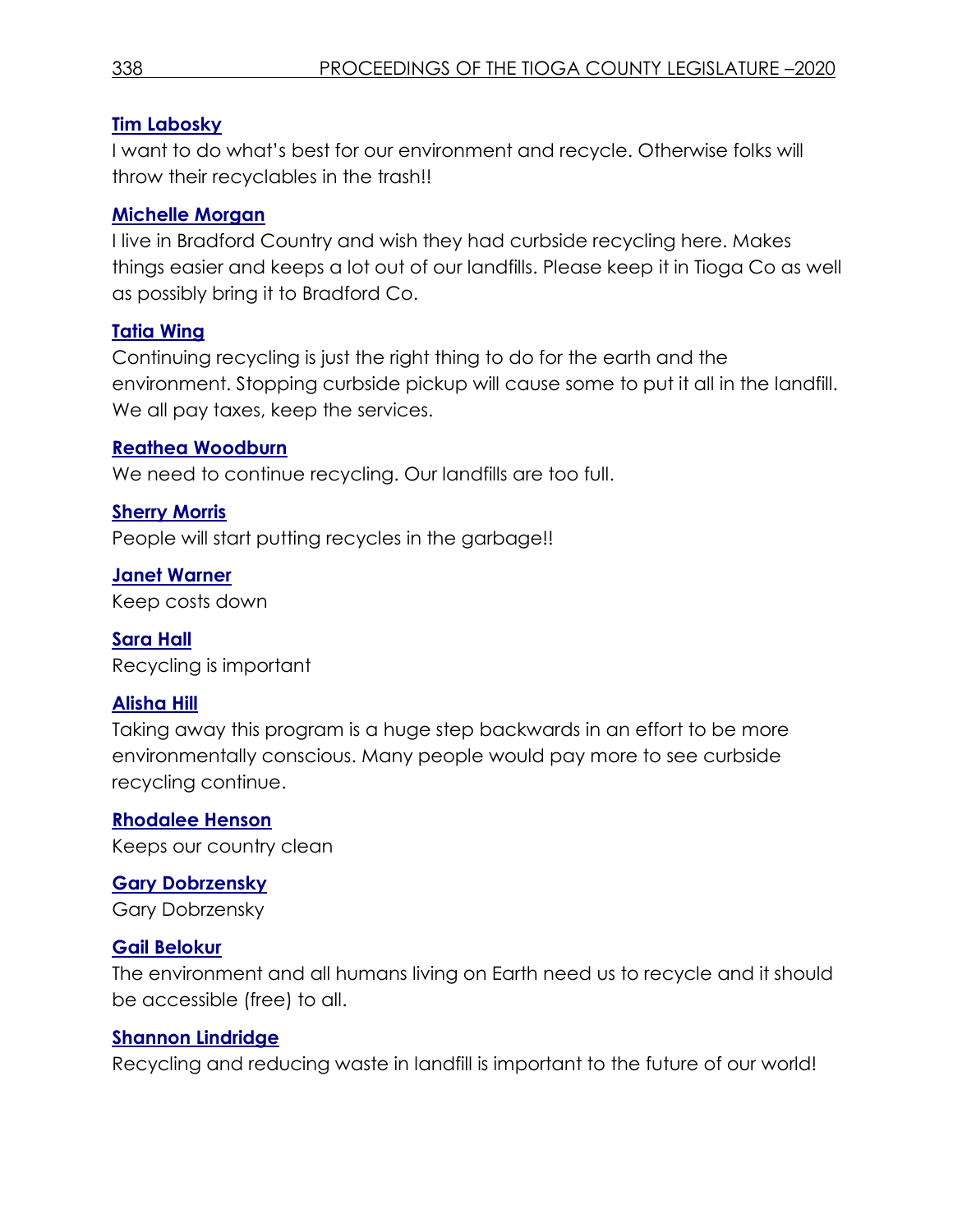## **Renee Heaney**

Its going to result in litter being thrown everywhere if they end this program. We don't need our streets or the river dirty because of garbage.

## **Cathy Shultz**

Cathy Shultz

## **Colleen Eustice**

Recycling is important for the environment.

## **Rachel Johnson**

This is important to recycle... If this stops there will be so much more garbage because people won't do it anymore.

## **Donald Snyder**

Donald Snyder

## **Celia Morgan**

It's ridiculous they mentioned every other week picking up recycle I think we can all manage this. Otherwise people are going to start throwing away recycle again instead of taking it to the recycle. We people that live outside of town don't have any benefits from paying taxes except recycle!! You don't take out leaves away you don't take any yard clean up!! We get recycle  $\odot$ 

## **Gayle Pado**

Recycling saves our landfills. The service is incentive to be responsible in our community. Tioga County already struggles to attract new business and residents. Keep taking everything away and the community will crumble; we already have high taxes, no public transportation, and limited job opportunities. Please maintain this important service.

## **Jennifer Zepkowski**

People are not gonna recycle if they have to pay for it separate it will just go right in the trash

## **Kimberly Sherwood**

It is more convenient for me to have curbside pickup. I love to recycle to save the earth from pollution for our children. People will be burning more plastics and such. They also will not be recycling, just throwing it in their trash. A lot more trash in the landfills!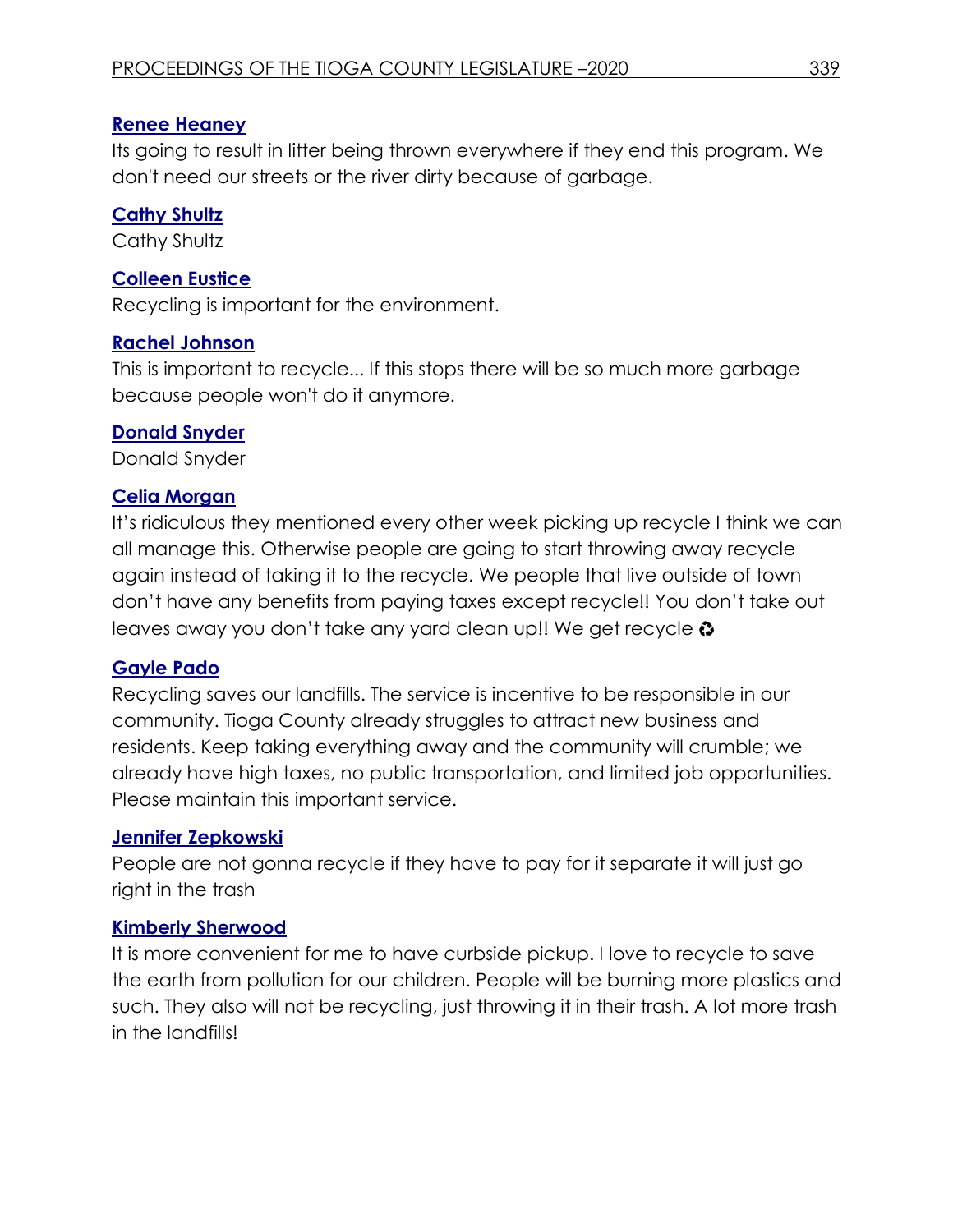## **Michael Dawson**

Recycling is imperative. If some were required to pay more to recycle they wouldn't. Garbage and waste is already a big problem in our country, we don't need to add to it! Thank you, Holly and Mike Dawson

# **Crystal Baker**

It is necessary to have recycling to save our environment and no one should have to pay for it. Our taxes should cover any cost to our recycling

# **Jennifer Purtell**

Recycling is important to our environment and i don't think people will do it if they have to pay for it

# **Pamela Parish**

Doing this will only INCREASE the amount of garbage going into the landfills. STOP going backwards, Tioga County!!

## **Jessica Bebel**

We do not have our garbage and recycling on the same day, but we use it weekly for cardboard, papers and plastics. Taking it away would be an extreme inconvenience not to mention the fact that larger counties have recycling bins located publically, why don't we?

# **Marcia Pass**

Marcia Pass

# **Nicole Ellis**

I always recycle everything I can. I would rather pay extra at tax time than deal with a monthly fee.

## **Mark Taylor**

My mom uses this service. It greatly reduces her trash amount each week!! We do not have it where we live, it's great for the environment

## **James Little**

The environment is important so please don't stop recycling. People will just put items in the regular garbage and landfills will be overburdened. Be responsible as our representatives.

# **Deborah Crawford**

This is a good program for our residents and to take it away means more recyclables going to the garbage dump. Please keep our recycling program going.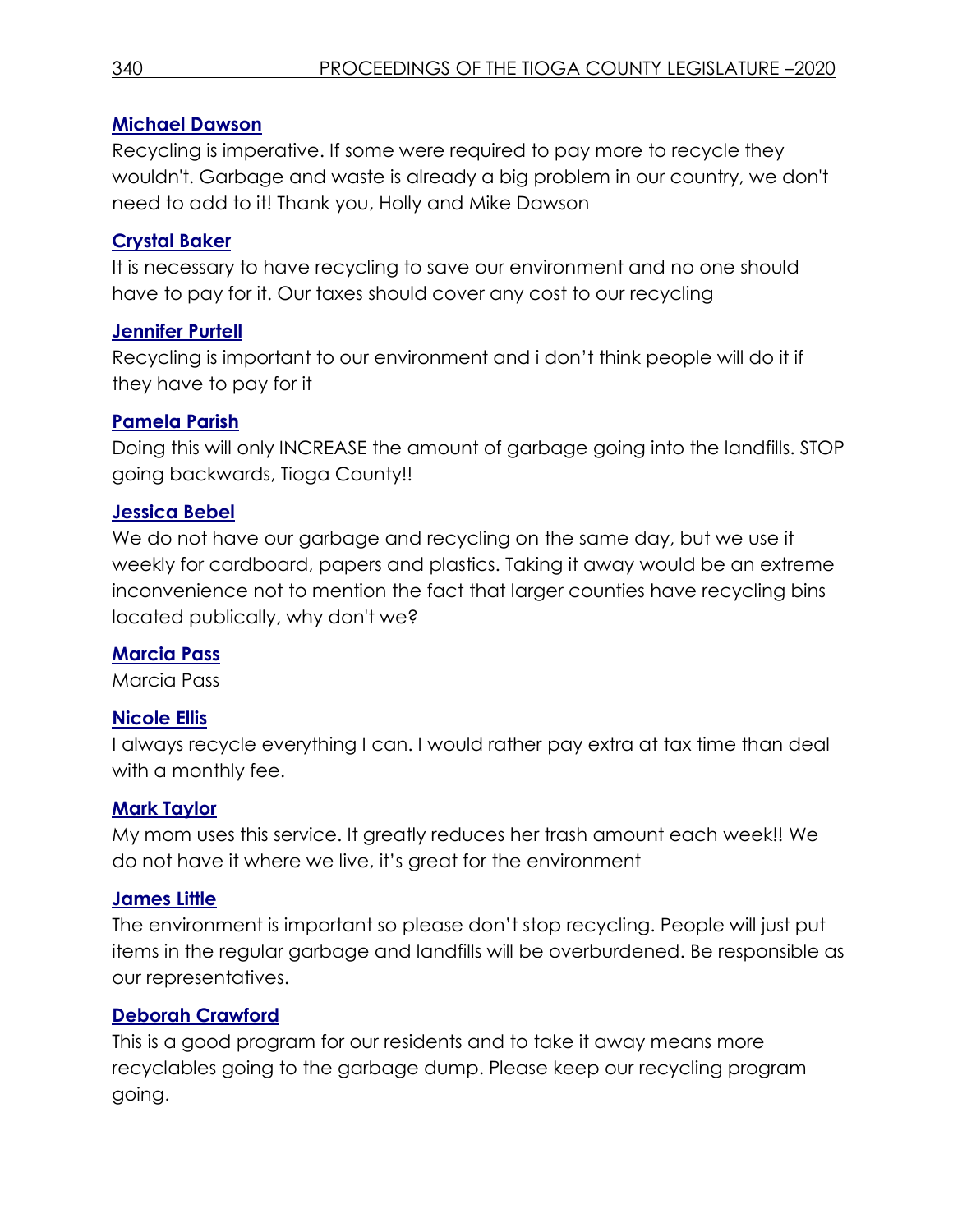## **Holly Hildebrant**

Reduce, Reuse, Recycle. If you take away the curb side recycling program a majority of the recycling is going to end up in the dump. Not everyone has the means to drive their recycling to Glenmary drive!

# **Sarah Titus**

If people have to pay for recycling, most will not and it'll all end up in the landfill.

## **Kori Lloyd**

Recycling helps the environment, we dont need to defund this to increase the cash in the legislators pockets. I recycle more than I throw out for garbage

## **Christina Docenko**

Recycling is super important!

## **Cassie Watkins**

Seriously we are destroying our planet! Some many not care about that but they do care about saving money & if they don't have to pay for things that can be can be recycled & save money it's better than nothing.

## **Laura Miller**

I'm signing because I believe it's very important to recycle. It's a shame for Candor to stop providing this for its people. If anything it at least should stay for the Village, the village taxes sure seem high enough to take care of recycling.

## **Amanda Bartlett**

I live in Tioga county and there is not way I could always get to the dump to take care of it.

## **Leo Macdonald**

Recycling is better than trashing the planet!

## **Chanelle Corder**

Why is this even a thing? What reasons do they have for taking recycling away?

## **Yurgen Wemmer**

They need to keep curbside recycling if they don't mine will go in dumpster with regular garbage

## **Jon Davis**

I'm signing because curbside recycling is efficient and good for the environment.

## **Karry Williams**

We need less waste in the dumps and more being recycled.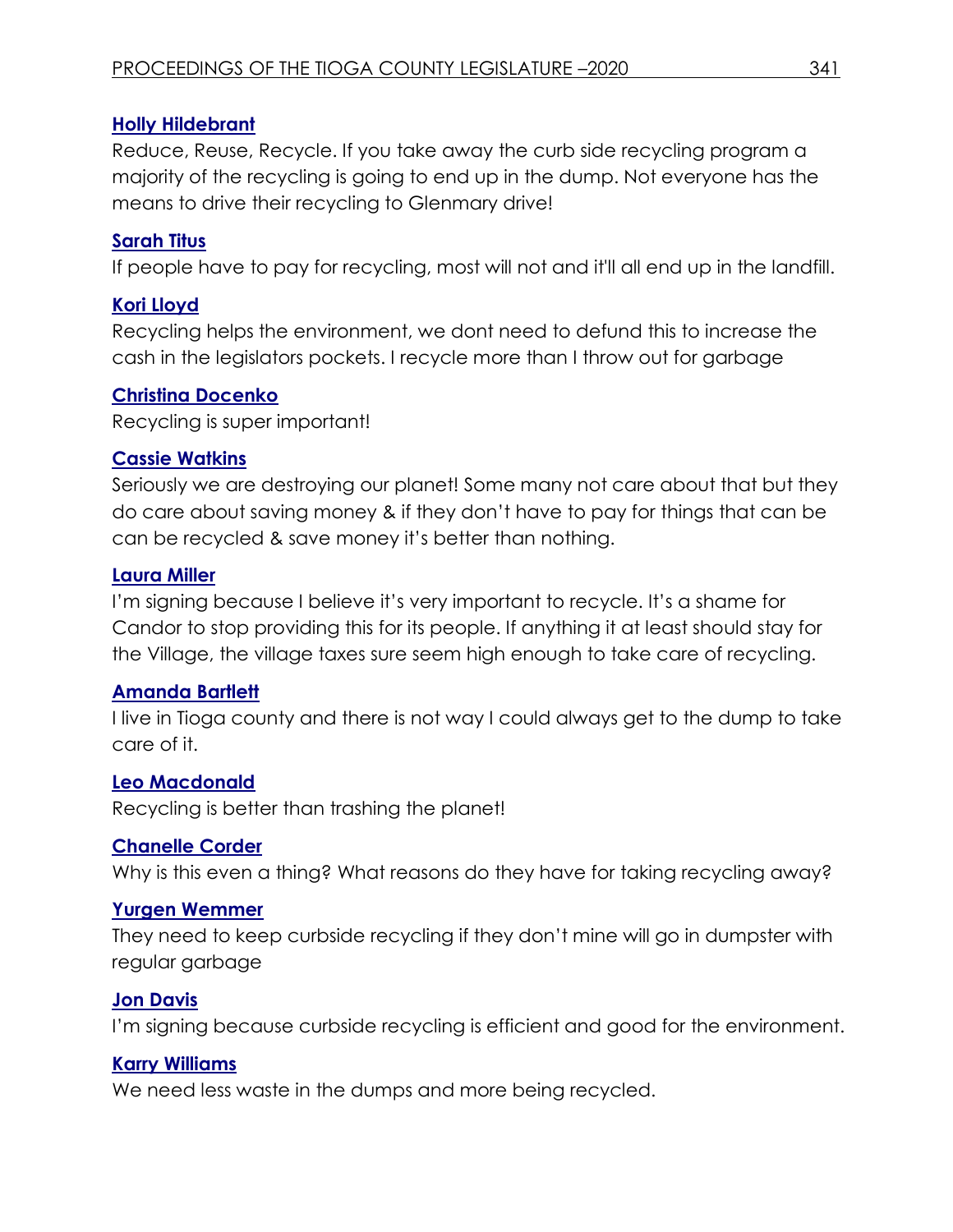## **Melissa Winans**

We need to recycle, period. The raise of prices is minimal and doable. People don't want to recycle through the company that's fine they can do it on their own but don't get rid of it for the many families that recycle religiously.

## **Lisa Boehme**

We need a place to recycle! This saddens me that they would get rid of it.

## **Heather Talada**

People are less likely to recycle if there isn't curbside pickup.

## **Megan Collins**

It's irresponsible to end recycling in the county. This is a step backwards. Every single Wednesday I see red bins outside every person's home on my road. Clearly cutting a much used, much needed service makes no sense. If you need to raise taxes, so be it.

# **Andrea Seeley**

Please reconsider stopping the county recycling. People will go back to putting everything into the garbage. The landfills are not going to be able to take on more garbage. We pay taxes for this service. Find a way to make it work, please.

# **Gary Swansbrough**

If you don't pick it up. It will just go into the trash can. Pretty simple

## **Jessica Mullineaux**

Jessica House

# **Victor Tiffany**

Privatization is neo-liberalism, part of the problem.

# **Brita Terry**

I agree they should continue the curbside recycling!

## **Marie Chianese**

The closest transfer station to me closes at noon. It's already crazy there on Saturdays. I only take my garbage maybe once a month.... I recycle more than I throw away so it would mean more trips. I can also see people just throwing the recyclables away. With taxes, the fee is included. Given the option of paying or not, I don't see paying happening.

## **Hannah Natale**

This is very important to our environment and our world! Please do not remove recycling from owego!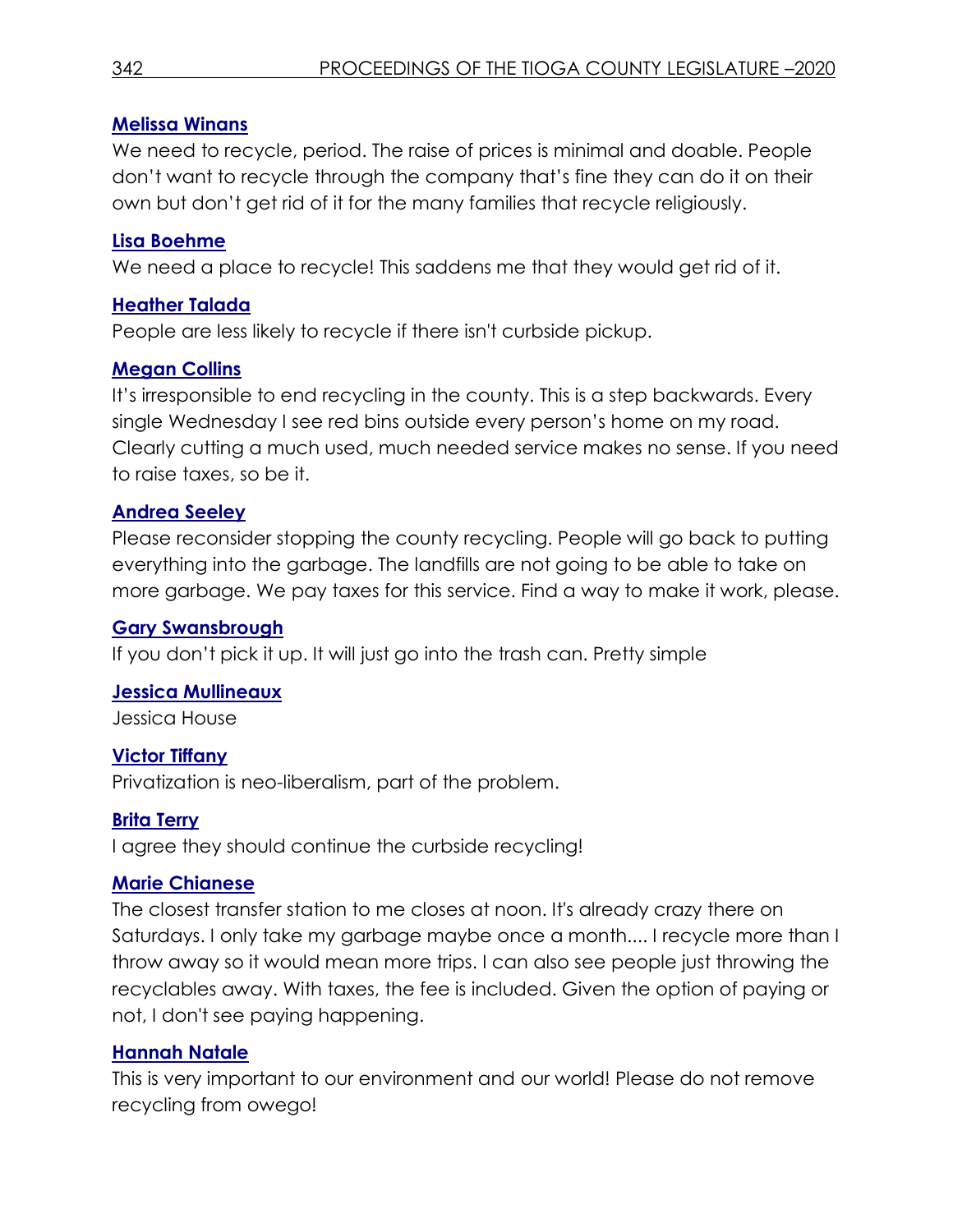# **Jolane Ricardo**

The harder you make it to recycle the fewer people will. Our world needs recycling.

## **Heidi Nichol-Woodmansee**

If we want people to recycle, it is worth making it easy. Otherwise it will end up in the dump or burn pit.

## **David Weasner**

Why would you wanna end curbside recycling, please a good answer. I'll wait.

# **Tristan Russell**

I was raised to recycle- every little bit helps.... and now that we can reuse things that we recycle why wouldn't you want to keep recycling

# **Colleen McFall**

Ee need to recycle for pur future.

# **Heather Skovira**

Recycling is very important and cuts down on a lot of trash!!

# **Brittany Wright**

We need to have our roadside recycling!

# **Deborah Morais**

Can you imagine the amount of burning that will occur — of garbage; plastic and other chemicals. Please do not take this away...

# **Doria Wosk**

SAVE OUR PLANET: RECYCLE

# **Tania Penafort**

Recycling is a collective good for the County and I believe in this as a shared responsibility .

#### **[Sam Dye](https://www.change.org/u/327265840)** I live in tioga County

# **Julie Schanbacher**

We pay one place or another. So if they do away with recycling, our trash rates increase as we will have more cans to put out. Keep recycling in TIoga County.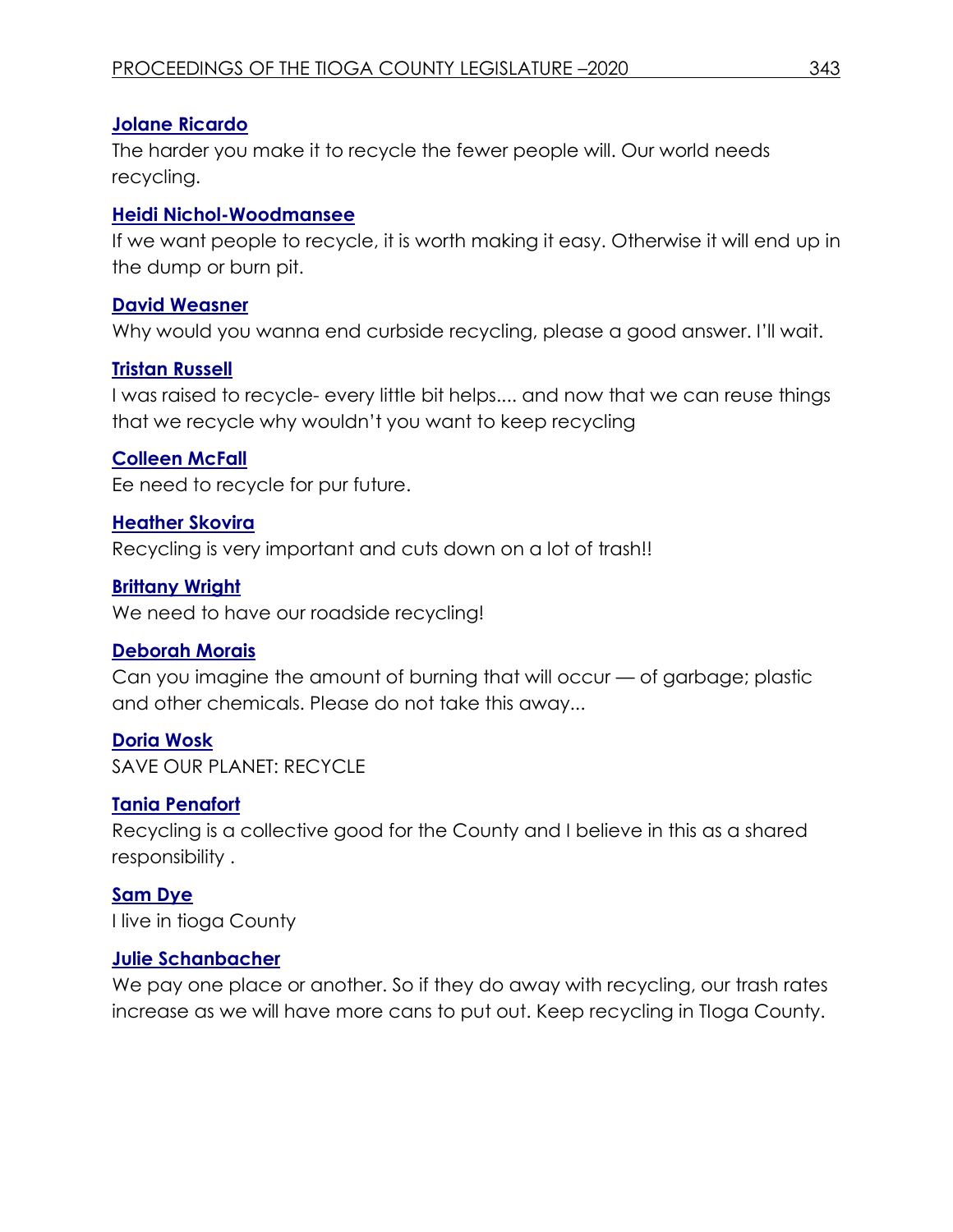# **Duane Tarbox**

I have friends in tioga county, and doing away with curbside recycling will lead to more waste found along roadsides and propagate midnight dumping in fields, etc.

# **Kim Niznik**

The amount of litter will be ridiculous if recycling is ended!

# **Karen Davison**

Life is complicated enough...and this was one very obvious ways to show citizens our tax money is being spent to help us directly. Very worried this will not only be bad for our environment as people will just put recycling in trash but people will also start dumping on rural roads. Please do not take away curbside recycling.

## **Angela Malone**

I am concerned for handicapped and lower income families

**Karen Hinckley** Karen Hinckley

**Jessica Weeks** We teach our kids at school to recycle.

# **Annette Updyke**

Keep curbside pickup, please.

**Sam Cornwell** It's important!

**Jared Martin** This is bullshit

# **Michael Benjamin**

I recycle every week I want this to stay Even if it's a little bit more a week or so I'm willing to pay for it

# **Betsy Degregorio**

I pay \$60 for 3 months of garbage collection which is for just 1 can a week. I'm not going to pay more for my recycles.

# **Jennifer Wright**

This would be a huge disservice to the future of our environment and local residents!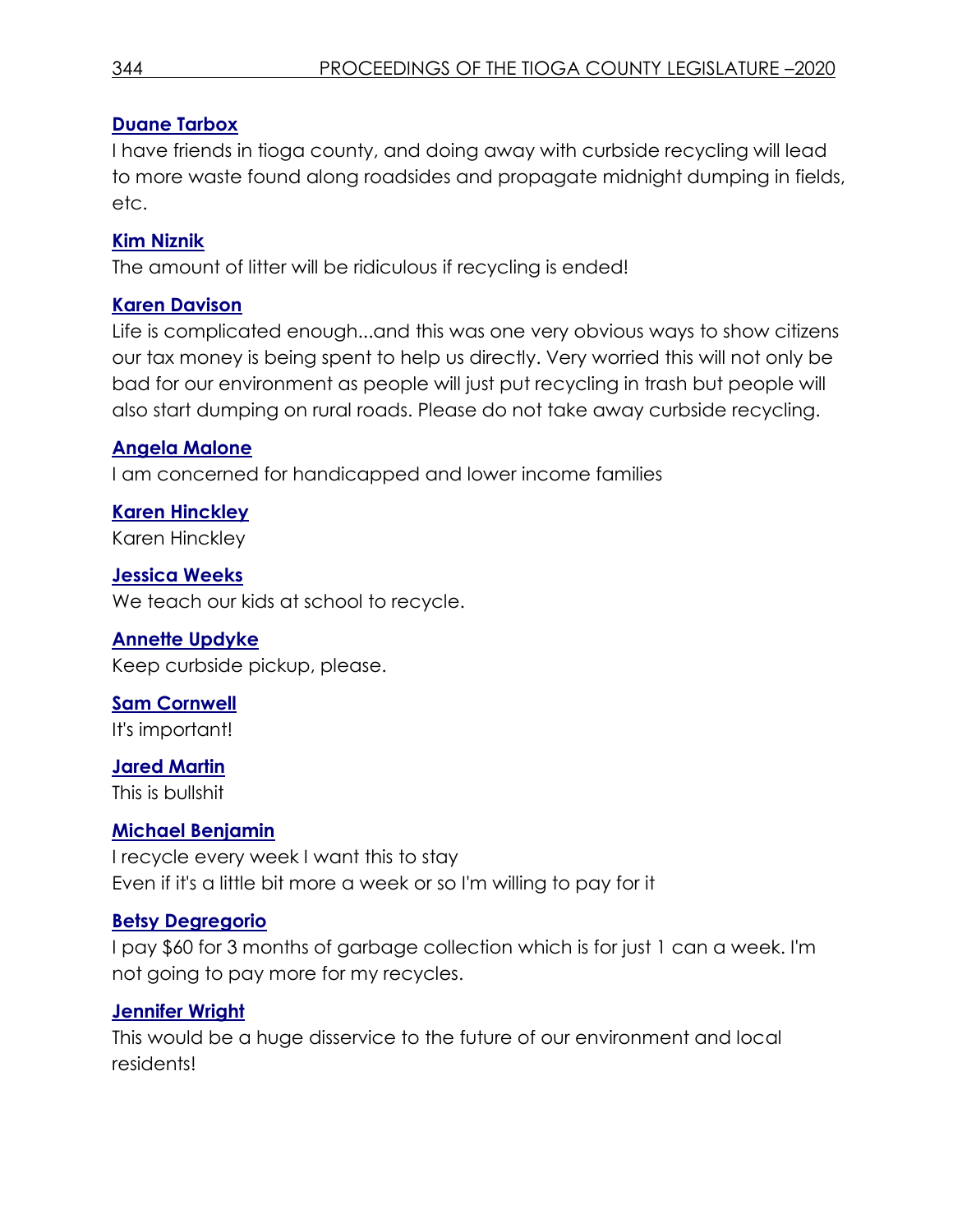## **Mike Medovich**

The current version works just fine. Making it the responsibility of individuals will result in much more litter

## **Torri Titus**

We don't get garbage pick up so having recycle pick up is super helpful. Please don't take it away!

## **Rose Mumbulo**

Recycling is important, but it will end for all intents and purposes if this service goes away.

# **Kathy Medovich**

This is disturbing.....we desperately need recycling....we need to save our planet..

## **James Strolin**

We already pay for private trash pickup, this should definitely come out of our already high taxes.

## **Allyah Simmons**

I'm signing because it's convenient to have recycling picked up for me, I work 40 hours a week and don't have time to take it myself, they aren't open by the time I get out of work and go home.

## **Bruce Gillette**

Pastor Bruce Gillette. The Bible teaches us that "The earth if the Lord's and the fullness thereof" (Psalm 24). Recycling is needed now more than ever. Our failure to better care for God's creation (using fossil fuels) has led to the Climate Change resulting the mega fires on the West Coast and supersized hurricanes' flooding. The more we do recycling the better world now and for future generations.

# **Brian Eldridge**

Brian Eldridge...because this is just going backwards...just like losing our Ride TIoga.

# **Michelle Matolka**

Please continue! Recycling is so important for our environment. If people have to transport their own recycling most likely it will just end up in the garbage.

## **Raymond Parmarter**

As a senior citizen living in the country, l've found curbside recycling to an effective and convenient way to meet the community's recycling needs.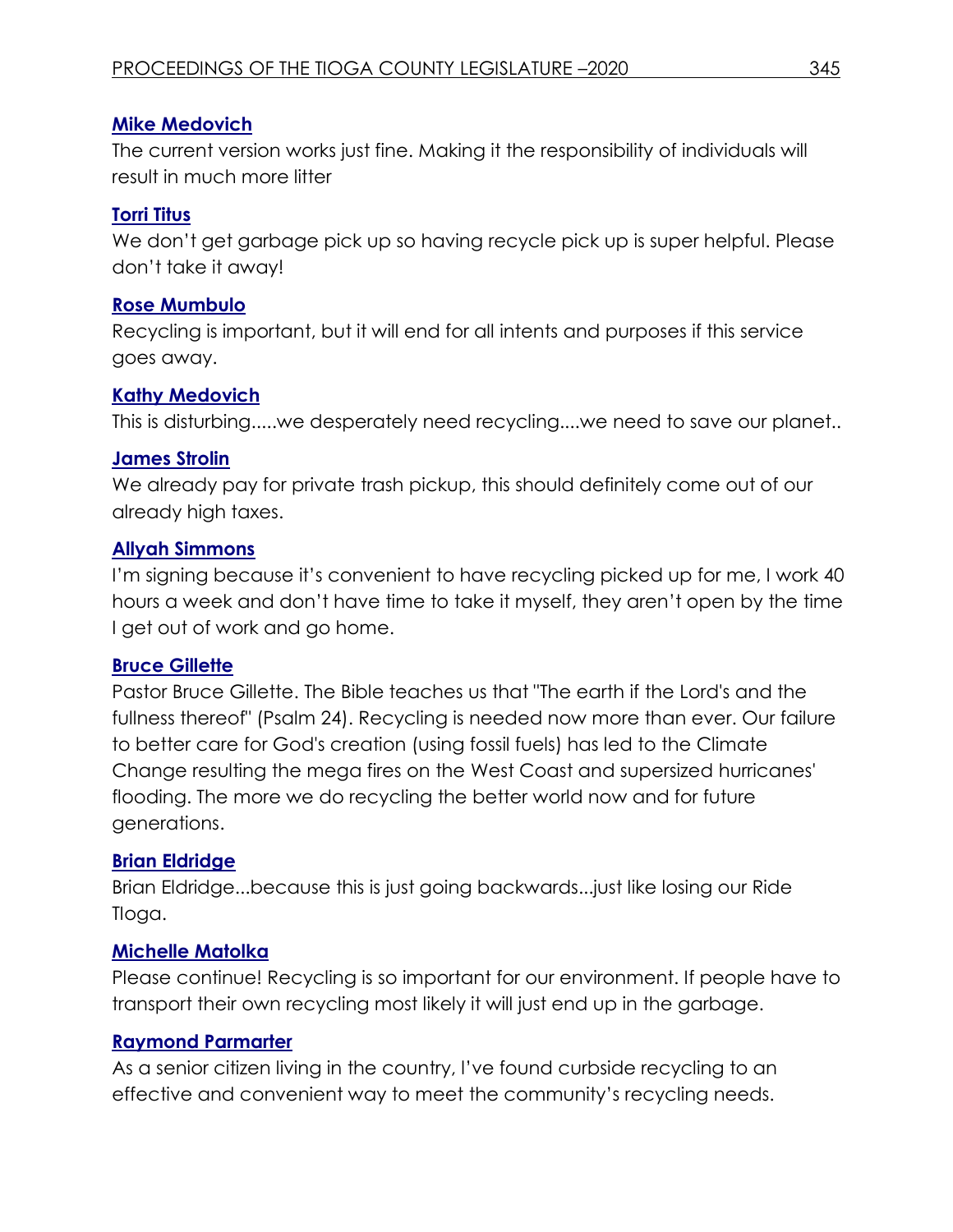## **Jeanne Thomas**

I am disabled and am unable to go out many days. The proposed policy places an undue burden on elderly and disabled people and is a discriminatory policy, especially since many of them are low to moderate income households already struggling with increased costs this year, as well as social security colas that have not kept up with their actual expenses.

## **Wendy Colangelo-Hebel**

Tioga County needs to continue its recycling curbside pick up to spare our water ways, roads and natural spaces the added burden of trash. This type of pollution is a serious threat to both humans and wildlife and is a blight on our county.

## **Suzette Fahey**

Recycling is an important part of helping the environment.

## **Irena Horvatt**

This is a dishonest and abhorrent decision. There is zero way that what taxpayers pay in taxes for recycling is more than what they'd pay on an individual basis under this new legislation. Most will choose to just throw their garbage out. In the year where we are experiencing the most climate disasters ever seen as a nation, Tioga County decides to ends its recycling program, seriously? How will our neighborhoods look littered with trash?

## **Anne Osborne**

Easy and accessible recycling is so important for communities.

## **Diane Szlucha**

We will end up using or buying county trucks to pick up and still take it to Taylor's after. We will pay more than the higher bid!

## **Wes Ernsberger**

The community cares about this issue because we care about our future.

## **Karla Harding**

This will only work if you want recyclables ending up in a landfill. Not everyone has the means to take recycling to a specified location or the means to pay a fee each time. Please rethink this.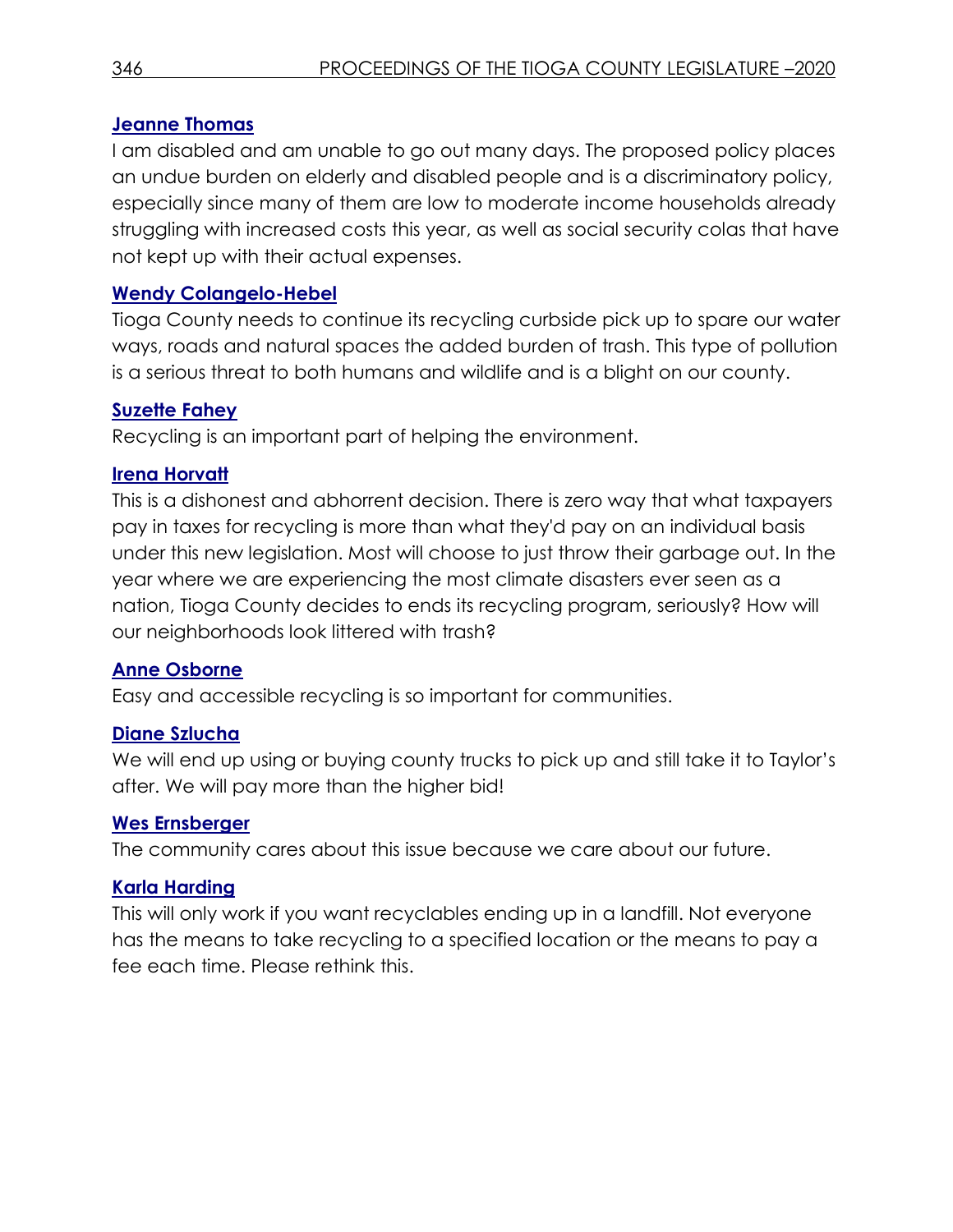# **Dale Corbin**

Recycling instead of putting everything in the garbage is an important issue for the world and for our children. We have done so much negative to mother earth, we need to be more proactive. Also, many people will not sort through and make sure they have recycling on their own and may be an extra expense to pay privately.

# **Orysia Tunick**

We need curbside recycling!! I truly cannot believe that in 2020, this is under debate. Shameful! DO NOT remove our recycling program!!

# **Tina Blake**

I am 100% for recycling, but I am also a human who sometimes takes the easier route. Curbside recycling makes it so much more likely that recycling WILL actually happen.

## **Liz Rowland**

There's no way many people will take their recyclables to a recycling location.. and maybe there won't even be one. This planet is a finite resource and we've already consumed more than we should have. It's immoral to throw recyclable items into the trash.

## **Michael Wandell**

First the county privatized the garbage disposal station. Hours were cut and prices went up. Recycling fees were raised then by the company that ended up buying the disposal stations with that fee hike. Why are the bids doubling? What has changed to account for the bid hike.

## **Natalie Wickman**

Natalie J Wickman

# **Jesse Bennett**

Curbside pick-up is an absolute necessity, for some many people/families who do not have the available vehicles to drive to a drop-off site. This will only lead to more and more recyclables NOT being recycled, not to mention an increase in piles of garbage in our areas...and trash fires!

# **Holly Coleman**

If people have to pay for recycling, some won't. It will be tossed into the garbage and into our landfill.

**---------------------------------------------------------------------------------------------**